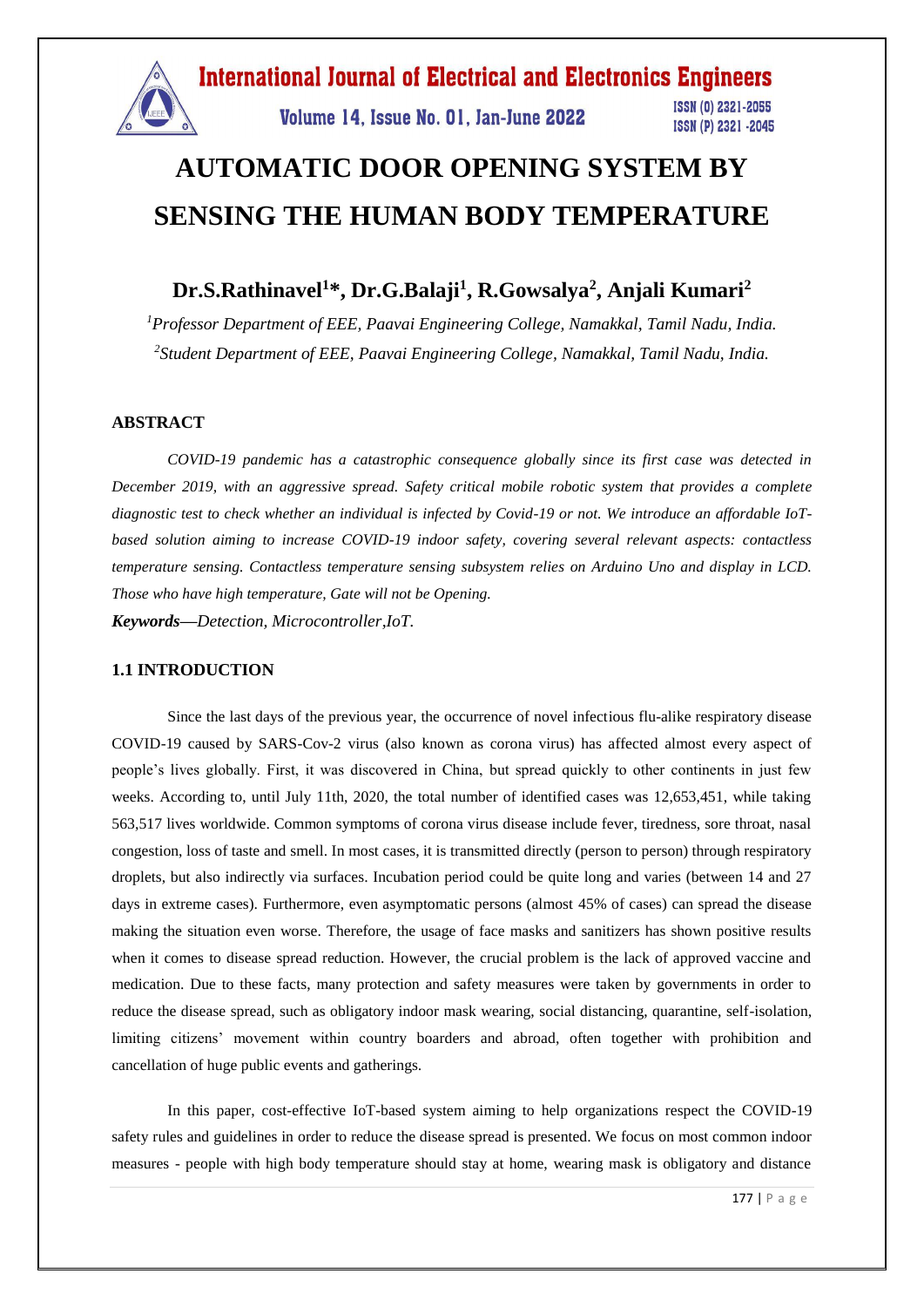

### Volume 14, Issue No. 01, Jan-June 2022

**ISSN (0) 2321-2055** ISSN (P) 2321 -2045

between persons should be at least 1.5-2 meters. For the first scenario, Arduino Uno microcontroller1 board with contactless temperature sensor is used, while we rely on Raspberry Pi2 single-board computer equipped with camera making use of computer vision techniques for other two scenarios. We decided to use these devices due to their small size and affordability.

#### **1.2 LITERATURE SURVEY**

**Adrian Covaci et.al (2020)** How can airborne transmission of COVID-19 indoors be minimized: During the rapid rise in COVID-19 illnesses and deaths globally, and notwithstanding recommended precautions, questions are voiced about routes of transmission for this pandemic disease. Inhaling small airborne droplets is probable as a third route of infection, in addition to more widely recognized transmission via larger respiratory droplets and direct contact with infected people or contaminated surfaces. While uncertainties remain regarding the relative contributions of the different transmission pathways, we argue that existing evidence is sufficiently strong to warrant engineering controls targeting airborne transmission as part of an overall strategy to limit infection risk indoors. Appropriate building engineering controls include sufficient and effective ventilation, possibly enhanced by particle filtration and air disinfection, avoiding air recirculation and avoiding overcrowding. Often, such measures can be easily implemented and without much cost, but if only they are recognized as significant in contributing to infection control goals**.**

**John Davies et.al (2006)** Semantic Web Technologies Trends and Research in Ontology-based Systems: Information technology has a surprising way of changing our culture radically—often in ways unimaginable to the inventors. When Gutenberg developed moveable type in the middle of the fifteenth century, his primary goal was to develop a mechanism to speed the printing of Bibles. Gutenberg probably never thought of his technology in terms of the general dissemination of human knowledge via printed media. He never planned explicitly for printing presses to democratize the ownership of knowledge and to take away the monopoly on the control of information that had been held previously by the Church—which initially lacked Gutenberg's technology, but which had at its disposal the vast numbers of dedicated personnel needed to store, copy, and distribute books in a totally manual fashion. Gutenberg sought a better way to produce Bibles, and as a result changed fundamentally the control of knowledge in Western society. Within a few years, anyone who owned a printing press could distribute knowledge widely to anyone willing to read it**.**

**Michael Jones et.al (2001)** Rapid Object Detection using a Boosted Cascade of Simple Features: This paper describes a machine learning approach for visual object detection which is capable of processing images extremely rapidly and achieving high detection rates. This work is distinguished by three key contributions. The first is the introduction of a new image representation called the "Integral linage" which allows the features used by our detector to be computed very quickly. The second is a learning algorithm, based on AdaBoost, which selects a small number of critical visual features from a larger set and yields extremely efficient classers. The third contribution is a method for combining increasingly more complex classers in a "cascade" which allows background regions of the image to be quickly discarded while spending more computation on promising object-like regions**.**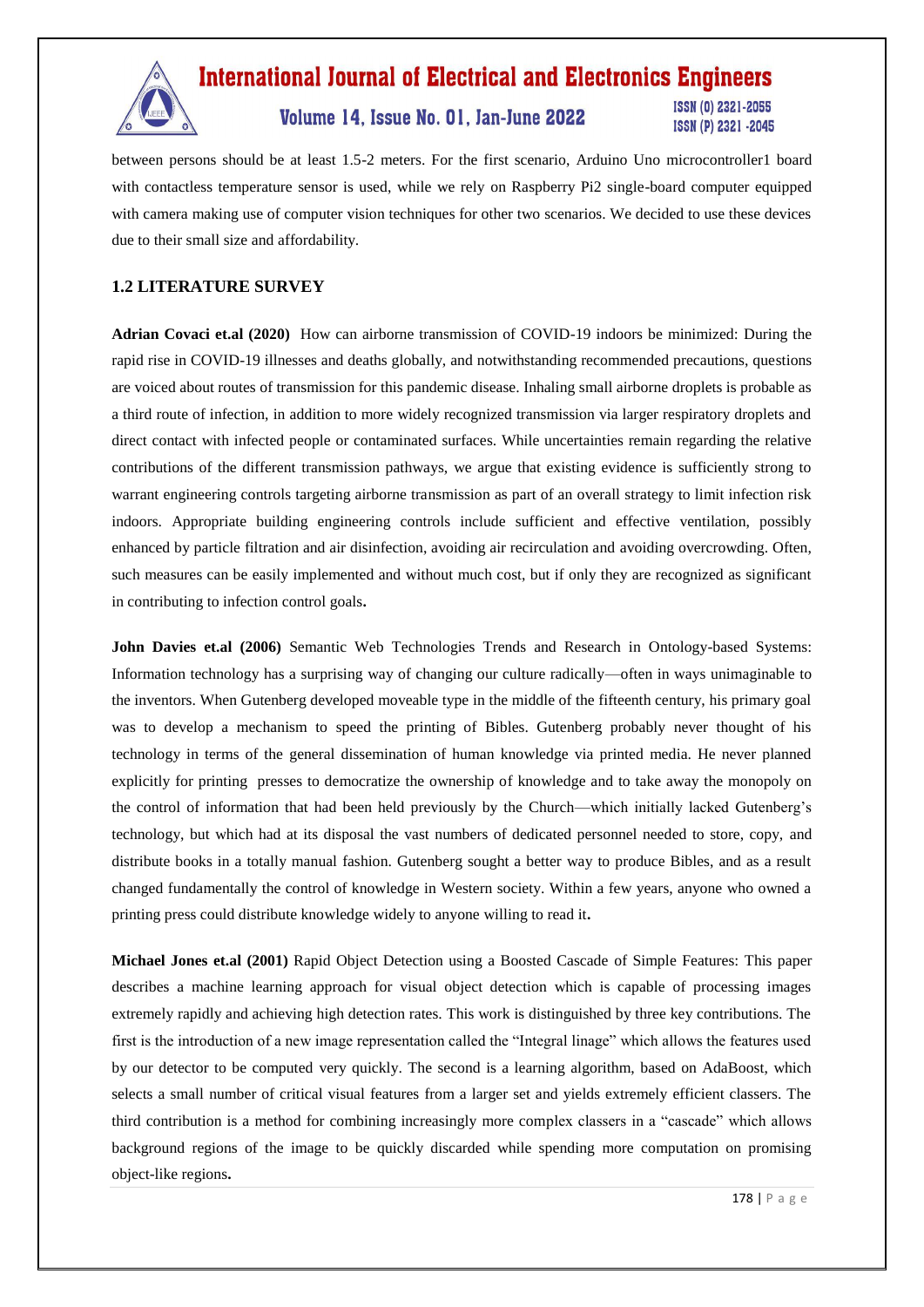

### Volume 14, Issue No. 01, Jan-June 2022

**ISSN (0) 2321-2055** ISSN (P) 2321 -2045

**Nenad Petrović1 and Đorđe Kocić (2020)** Data-driven Framework for Energy-Efficient Smart Cities: Energy management is one of the greatest challenges in smart cities. Moreover, the presence of autonomous vehicles makes this task even more complex. In this paper, we propose a data-driven smart grid framework which aims to make smart cities energy-efficient focusing on two aspects: energy trading and autonomous vehicle charging. The framework leverages deep learning, linear optimization, semantic technology, domain-specific modelling notation, simulation and elements of relay protection. The evaluation of deep learning module together with code generation time and energy distribution cost reduction performed within the simulation environment also presented in this paper are given. According to the results, the achieved energy distribution cost reduction varies and depends from case to case.

**Pan Zhai a and Yanbing Ding (2020)** The epidemiology, diagnosis and treatment of COVID-19: In December 2019, the outbreak of the novel corona virus disease (COVID-19) in China spread worldwide, becoming an emergency of major international concern. SARS-CoV-2 infection causes clusters of severe respiratory illness similar to severe acute respiratory syndrome corona virus. Human-to-human transmission via droplets, contaminated hands or surfaces has been described, with incubation times of 2-14 days. Early diagnosis, quarantine, and supportive treatments are essential to cure patients. This paper reviews the literature on all available information about the epidemiology, diagnosis, isolation and treatments of COVID-19. Treatments, including antiviral agents, chloroquine and hydroxyl chloroquine, corticosteroids, antibodies, convalescent plasma transfusion and vaccines, are discussed in this article. In addition, registered trials investigating treatment options for COVID-19 infection are listed.

**Patrick Dawson and Elizabeth M. Rabold (2020)** Loss of Taste and Smell as Distinguishing Symptoms of COVID-19: In a household study, loss of taste and/or smell was the fourth most reported symptom (26/42; 62%) among COVID-19 case-patients and had the highest positive predictive value (83%; 95% CI: 55–95%) among household contacts. Olfactory and taste dysfunctions should be considered for COVID-19 case identification and testing prioritization. The global corona virus disease 2019 (COVID-19) pandemic caused by severe acute respiratory syndrome corona virus 2 (SARS-CoV-2) has prompted robust public health investigations to characterize the disease course. Early published reports identified fever, cough, and shortness of breath as predominant symptoms of COVID-19 (1,2), and these classic symptoms have been used for case identification and testing prioritization.

Talib Dbouk and Dimitris Drikakis ( 2020) On respiratory droplets and face masks: Face mask filters textile, surgical, or respiratory—are widely used in an effort to limit the spread of airborne viral infections. Our understanding of the droplet dynamics around a face mask filter, including the droplet containment and leakage from and passing through the cover, is incomplete. We present a fluid dynamics study of the transmission of respiratory droplets through and around a face mask filter. By employing multiphase computational fluid dynamics in a fully coupled Eulerian–Lagrangian framework, we investigate the droplet dynamics induced by a mild coughing incident and examine the fluid dynamics phenomena affecting the mask efficiency. The model takes into account turbulent dispersion forces, droplet phase-change, evaporation, and breakup in addition to the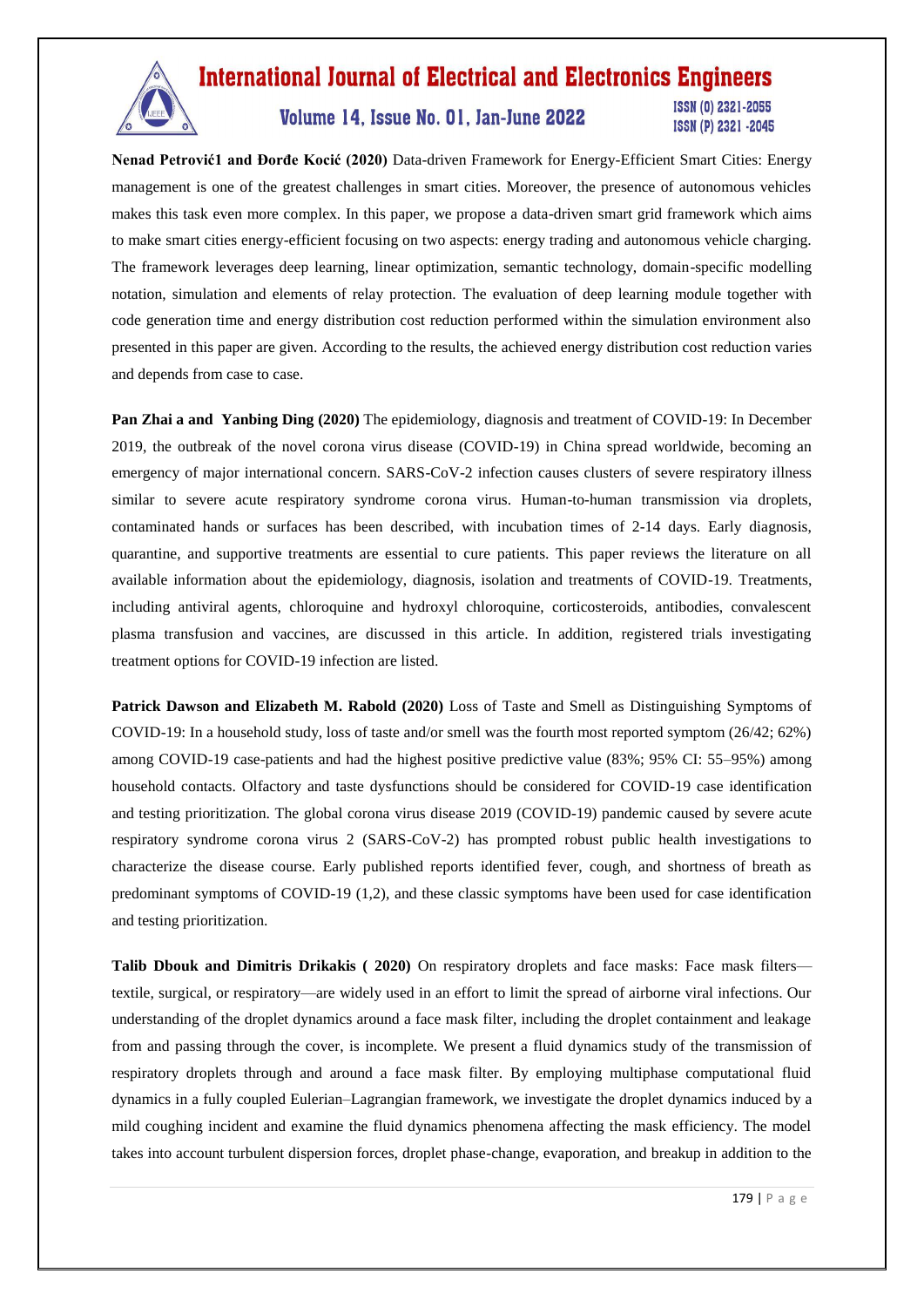

### Volume 14, Issue No. 01, Jan-June 2022

**ISSN (0) 2321-2055** ISSN (P) 2321 -2045

droplet–droplet and droplet–air interactions. The model mimics real events by using data, which closely resemble cough experiments.

**Thushara Galbadage1 and Brent M. Peterson1 (2020)** Does COVID-19 Spread Through Droplets Alone: The world is in the middle of a historic public health crisis. As of March 30, 2020, over a third of the population in the United States were under "stay at home" orders given by state governors to protect the vulnerable and the unexposed. Unprecedented steps have been taken by governments globally to contain the novel corona virus disease 2019 (COVID-19), a rapidly spreading pandemic. This has resulted in more than 690,000 cases and over 33,000 deaths worldwide (Supplementary Table 1). The index case of the disease, caused by the Severe Acute Respiratory Syndrome Coronavirus-2 (SARS-CoV-2) was identified more than 3months ago. Since then, public health authorities worldwide have taken aggressive measures to blunt the exponential spread of this coronavirus. Furthermore, several nations, including Italy, Spain, and France, have imposed nationwide lockdown measures to enforce social distancing to further prevent the spread of COVID-19 in their respective countries.

**Yang Song et.al (2020)** COVID-19 Treatment: Close to a Cure? – A Rapid Review of Pharmacotherapies for the Novel Coronavirus: Currently, there is no approved therapy for COVID-19. The World Health Organization therefore endorse supportive care only. However, frontline clinicians and researchers have been experimenting with several virus-based and host-based therapeutics since the outbreak in China. China's National Health Commission has issued the first COVID-19 Treatment Guideline with therapy suggestions (7th edition attached) which inspired following clinical studies worldwide. Major therapeutics are evaluated in this review. Key evidence from in vitro researches, animal models and clinical researches in emerging coronaviruses are examined. Antiviral therapies remdesivir, lopinavir/ritonavir and umifenovir, if considered, could be initiated before the peak of viral replication for optimal outcomes. Ribavirin may be beneficial as an add-on therapy and is ineffective as a monotherapy. Corticosteroids use should be limited to indicating comorbidities. IVIG is not recommended due to lack of data in COVID-19. Xuebijing may benefit patients with complications of bacterial pneumonia or sepsis. The efficacy of interferon is unclear due to conflicting outcomes in coronavirus studies.

**Zhongyuan Wang a Guangcheng Wang (2020)** Masked Face Recognition Dataset and Application: In order to effectively prevent the spread of COVID- 19 virus, almost everyone wears a mask during coronavirus epidemic. This almost makes conventional facial recognition technology ineffective in many cases, such as community access control, face access control, facial attendance, facial security checks at train stations, etc. Therefore, it is very urgent to improve the recognition performance of the existing face recognition technology on the masked faces. Most current advanced face recognition approaches are designed based on deep learning, which depend on a large number of face samples. However, at present, there are no publicly available masked face recognition datasets. To this end, this work proposes three types of masked face datasets, including Masked Face Detection Dataset (MFDD), Real-world Masked Face Recognition Dataset (RMFRD) and Simulated Masked Face Recognition Dataset (SMFRD).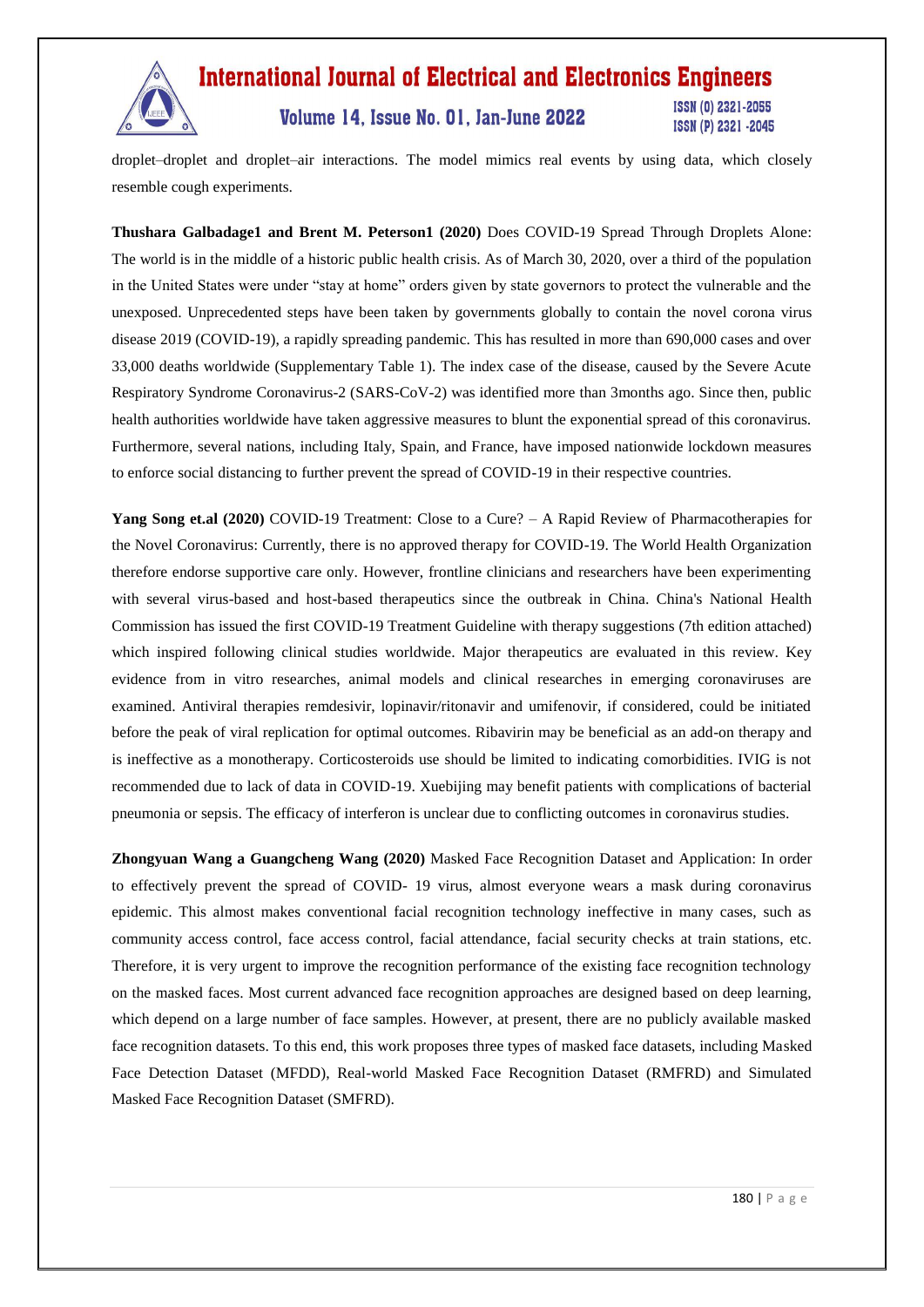

Volume 14. Issue No. 01. Jan-June 2022

**ISSN (0) 2321-2055** ISSN (P) 2321 -2045

### **2.1 OVERVIEW**

A dataset for masked face recognition is introduced and its application by different algorithms in context of campus and enterprise corona virus prevention discussed. Moreover, a high-accuracy method for facial mask detection using semantic segmentation based on fully convolutional networks, gradient descent and binomial cross entropy was presented. However, performance-wise, it is too heavy for low-power IoT devices, such as Raspberry Pi. On the other side, a state model-based solution for face mask detection relying on Viola-Jones algorithm in context of ATM center security was described.

#### **2.1.1 DISADVANTAGE**

- $\triangleright$  No symptoms persons also sometimes affected by virus.
- $\triangleright$  Identification of that person is too difficult.

### **2.2 EXISTING BLOCK DIAGRAM**





#### **3.1 INTRODUCTION**

We focus on most common indoor measures school, College, office people with high body temperature should stay at home, and otherwise the gate will open. Automatically check the body temperature through contactless temperature sensing. if temperature high gate will not open with help of servo motor. At the same time Buzzer will be ON. All the parameters of data will displayed through lcd display.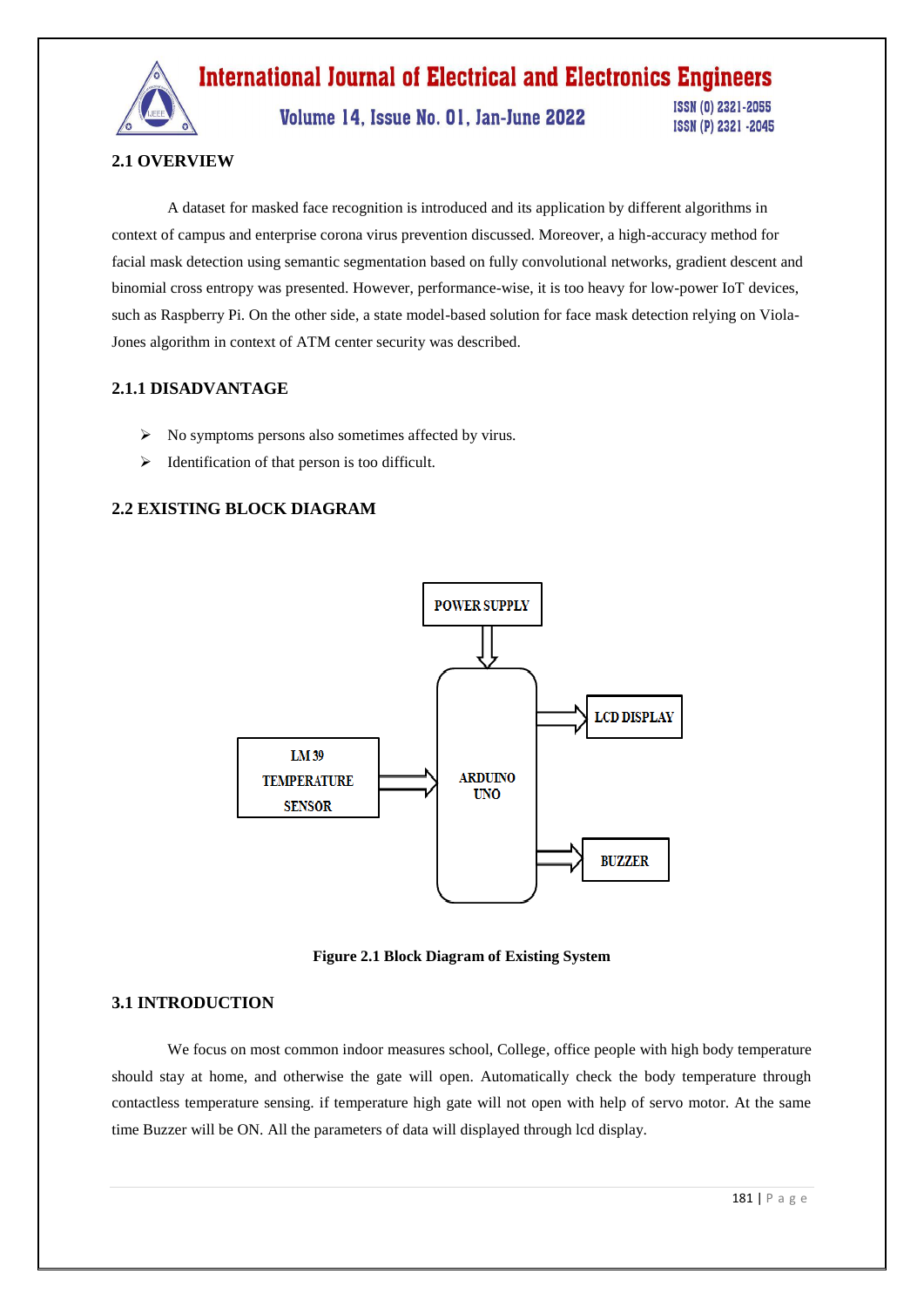

#### **3.2 PROPOSED BLOCK DIAGRAM**



#### **Figure 3.1 Block Diagram of Proposed System**

#### **3.3 ADVANTAGE**

- $\triangleright$  Person identification above normal temperature.
- $\triangleright$  To reduce the disease spread is presented.

#### **3.4 APPLICATION**

- $\triangleright$  Safety critical mobile robotic system that provides a complete diagnostic test to check whether an individual is infected by Covid-19 or not.
- $\triangleright$  Secure from the virus us wearing masks and communication through social media.

#### **4.1 [ARDUINO](https://en.wikipedia.org/wiki/Arduino) IDE**

The [Arduino](https://en.wikipedia.org/wiki/Arduino) integrated development environment [\(IDE\)](https://en.wikipedia.org/wiki/Integrated_development_environment) is a [cross-platform](https://en.wikipedia.org/wiki/Cross-platform) application (for [Windows,](https://en.wikipedia.org/wiki/Windows) [macOS,](https://en.wikipedia.org/wiki/MacOS) [Linux\)](https://en.wikipedia.org/wiki/Linux) that is written in the programming language [Java.](https://en.wikipedia.org/wiki/Java_(programming_language)) It is used to write and upload programs to Arduino board.

The source code for the IDE is released under the [GNU General Public License,](https://en.wikipedia.org/wiki/GNU_General_Public_License) version 2. The Arduino IDE supports the languages [C](https://en.wikipedia.org/wiki/C_(programming_language)) and [C++](https://en.wikipedia.org/wiki/C%2B%2B) using special rules of code structuring.<sup>[\[4\]](https://en.wikipedia.org/wiki/Arduino_IDE#cite_note-4)</sup> The Arduino IDE supplies a [software library](https://en.wikipedia.org/wiki/Software_library) from the [Wiring](https://en.wikipedia.org/wiki/Wiring_(development_platform)) project, which provides many common input and output procedures. User-written code only requires two basic functions, for starting the sketch and the main program loop, that are compiled and linked with a program stub main() into an executable [cyclic executive](https://en.wikipedia.org/wiki/Cyclic_executive) program with the [GNU tool](https://en.wikipedia.org/wiki/GNU_toolchain)  [chain,](https://en.wikipedia.org/wiki/GNU_toolchain) also included with the IDE distribution.[\[5\]](https://en.wikipedia.org/wiki/Arduino_IDE#cite_note-5) The Arduino IDE employs the program avrdude to convert the executable code into a text file in hexadecimal encoding that is loaded into the Arduino board by a loader program in the board's firmware.

Arduino is an open-source electronics platform based on easy-to-use hardware and software. [Arduino](https://www.arduino.cc/en/Main/Products)  [boards](https://www.arduino.cc/en/Main/Products) are able to read inputs - light on a sensor, a finger on a button, or a Twitter message - and turn it into an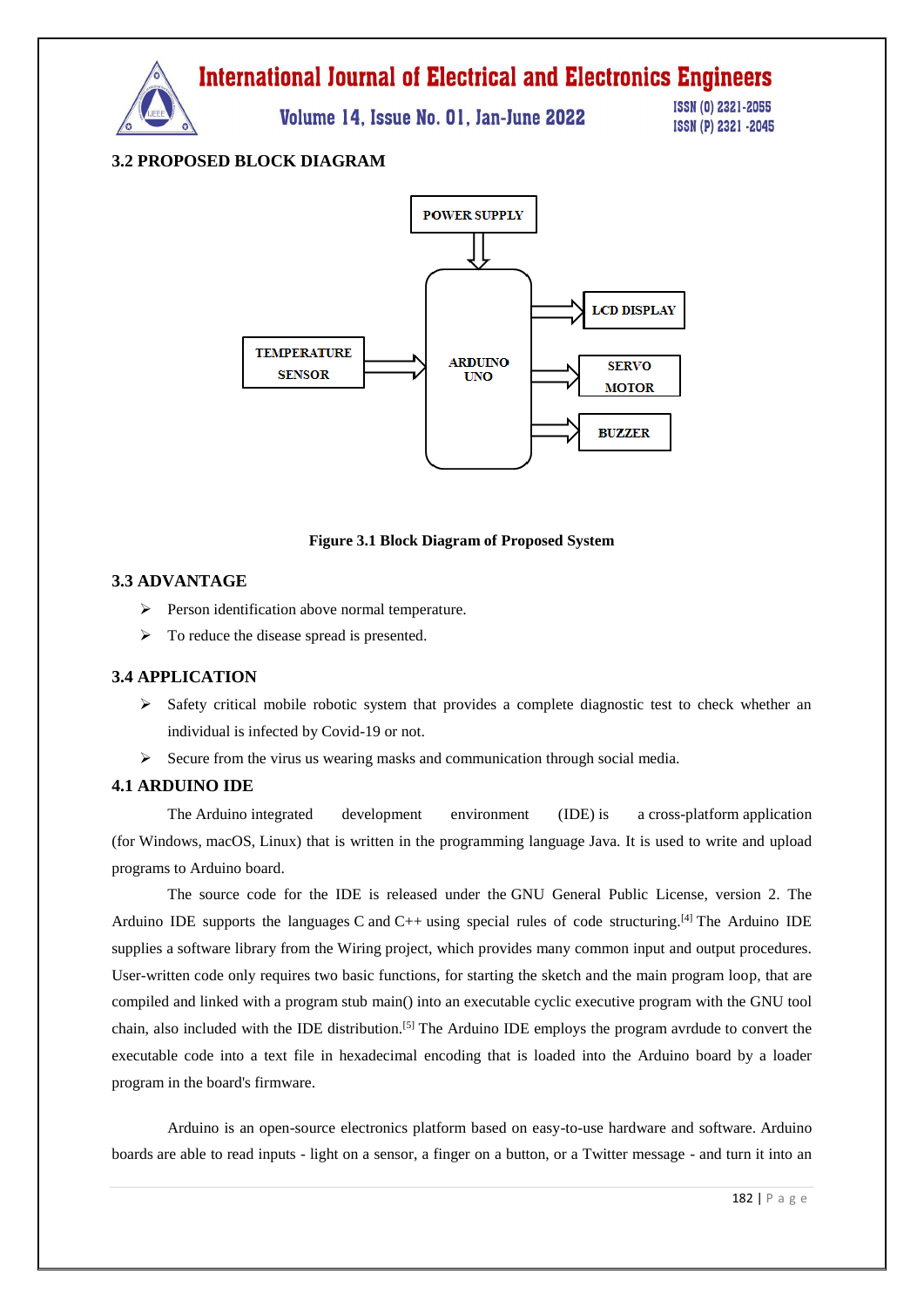

### Volume 14, Issue No. 01, Jan-June 2022

**ISSN (0) 2321-2055** ISSN (P) 2321 -2045

output - activating a motor, turning on an LED, publishing something online. You can tell your board what to do by sending a set of instructions to the microcontroller on the board

| sketch_jan04a   Arduino 1.8.5<br>File Edit Sketch Tools Help    | п | $\times$ |
|-----------------------------------------------------------------|---|----------|
| о пов                                                           |   | lo.      |
| sketch_jan04a §                                                 |   |          |
| void setup() {<br>// put your setup code here, to run once:     |   |          |
| $\mathbf{1}$                                                    |   |          |
| void loop() {<br>// put your main code here, to run repeatedly: |   |          |
| $\mathcal{F}$                                                   |   |          |
|                                                                 |   |          |
|                                                                 |   |          |
|                                                                 |   |          |
|                                                                 |   |          |

#### **Figure 4.1 Arduino IDE**

The Arduino IDE is incredibly minimalistic, yet it provides a near-complete environment for most Arduino-based projects. The top menu bar has the standard options, including "File" (new, load save, etc.), "Edit" (font, copy, paste, etc.), "Sketch" (for compiling and programming), "Tools" (useful options for testing projects), and "Help". The middle section of the IDE is a simple text editor that where you can enter the program code. The bottom section of the IDE is dedicated to an output window that is used to see the status of the compilation, how much memory has been used, any errors that were found in the program, and various other useful messages.

Projects made using the Arduino are called sketches, and such sketches are usually written in a cut-down version of C++ (a number of C++ features are not included). Because programming a microcontroller is somewhat different from programming a computer, there are a number of device specific libraries (e.g., changing pin modes, output data on pins, reading analog values, and timers). This sometimes confuses users who think Arduino is programmed in an "Arduino language." However, the Arduino is, in fact, programmed in C++. It just uses unique libraries for the device.

The Arduino Integrated Development Environment - or Arduino Software (IDE) - contains a text editor for writing code, a message area, a text console, a toolbar with buttons for common functions and a series of menus. It connects to the Arduino and Genuino hardware to upload programs and communicate with them.

Programs written using Arduino Software (IDE) are called **sketches**. These sketches are written in the text editor and are saved with the file extension .ino. The editor has features for cutting/pasting and for searching/replacing text. The message area gives feedback while saving and exporting and also displays errors. The console displays text output by the Arduino Software (IDE), including complete error messages and other information. The bottom righthand corner of the window displays the configured board and serial port. The toolbar buttons allow you to verify and upload programs, create, open, and save sketches, and open the serial monitor.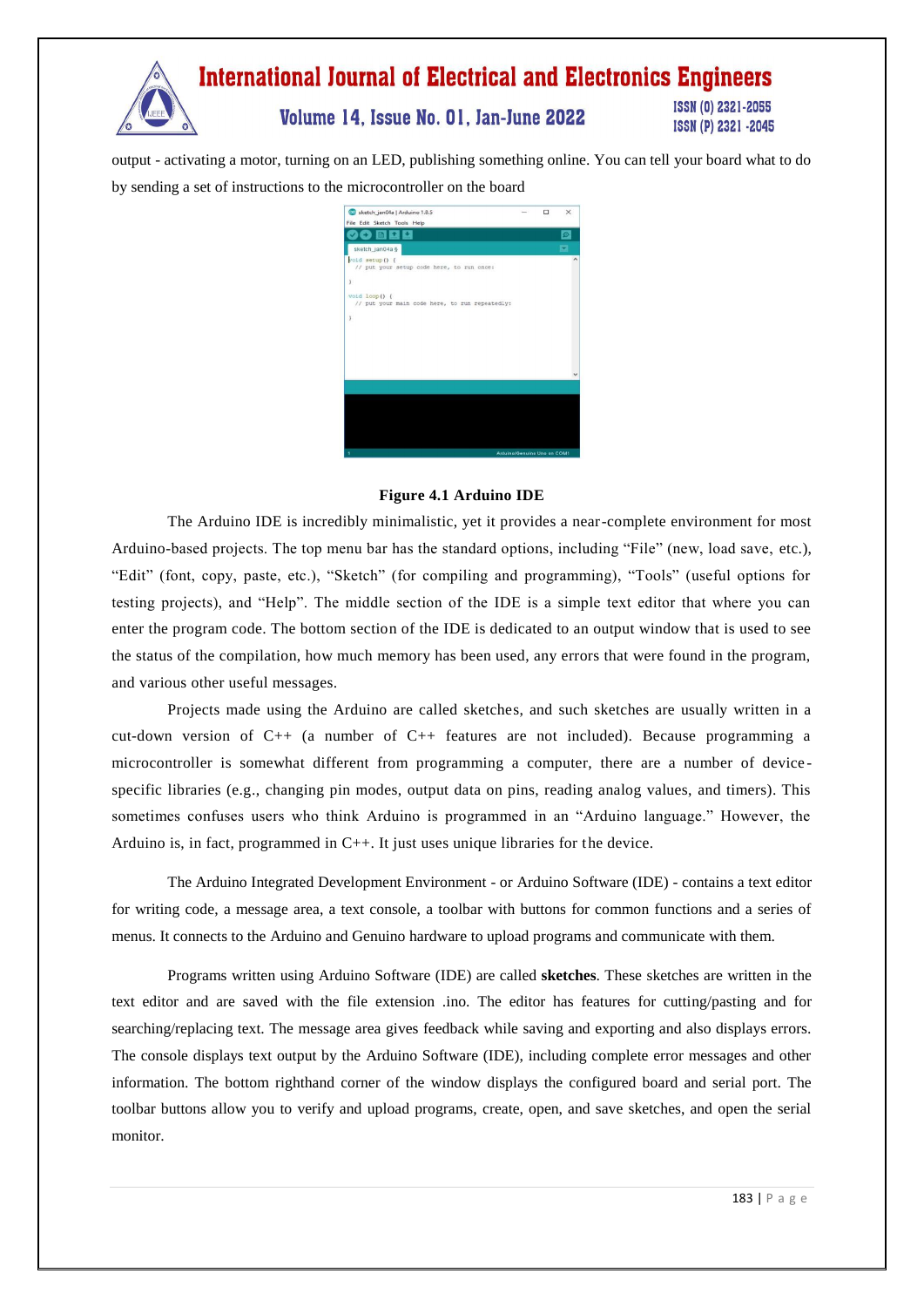

Volume 14, Issue No. 01, Jan-June 2022

**ISSN (0) 2321-2055** ISSN (P) 2321 -2045

#### **4.2 LIBRARIES**

Libraries provide extra functionality for use in sketches, e.g. working with hardware or manipulating data. To use a library in a sketch, select it from the **Sketch > Import Library** menu. This will insert one or more **#include** statements at the top of the sketch and compile the library with your sketch. Because libraries are uploaded to the board with your sketch, they increase the amount of space it takes up. If a sketch no longer needs a library, simply delete its **#include** statements from the top of your code.

There is a [list of libraries](https://www.arduino.cc/en/Reference/Libraries) in the reference. Some libraries are included with the Arduino software. Others can be downloaded from a variety of sources or through the Library Manager. Starting with version 1.0.5 of the IDE, you do can import a library from a zip file and use it in an open sketch.

#### **4.3 CONNECTING THE ARDUINO**

Connecting an Arduino board to your PC is quite simple. On Windows:

1. Plug in the USB cable - one end to the PC, and one end to the Arduino board.

2. When prompted, select "Browse my computer for driver" and then select the folder to which you extracted your original Arduino IDE download.

3. You may receive an error that the board is not a Microsoft certified device - select "Install anyway."

4. Your board should now be ready for programming.

When programming your Arduino board it is important to know what COM port the Arduino is using on your PC. On Windows, navigate to Start->Devices and Printers, and look for the Arduino. The COM port will be displayed underneath.

Alternatively, the message telling you that the Arduino has been connected successfully in the lowerleft hand corner of your screen usually specifies the COM port is it using.

#### **4.4 PREPARING THE BOARD**

Before loading any code to your Arduino board, you must first open the IDE. Double click the Arduino .exe file that you downloaded earlier. A blank program, or "sketch," should open.

The Blink example is the easiest way to test any Arduino board. Within the Arduino window, it can be found under File->Examples->Basics->Blink.

Before the code can be uploaded to your board, two important steps are required.

1. Select your Arduino from the list under Tools->Board. The standard board used in RBE 1001, 2001, and 2002 is the Arduino Mega 2560, so select the "Arduino Mega 2560 or Mega ADK" option in the dropdown. 2. Select the communication port, or COM port, by going to Tools->Serial Port.

If you noted the COM port your Arduino board is using, it should be listed in the dropdown menu. If not, your board has not finished installing or needs to be reconnected.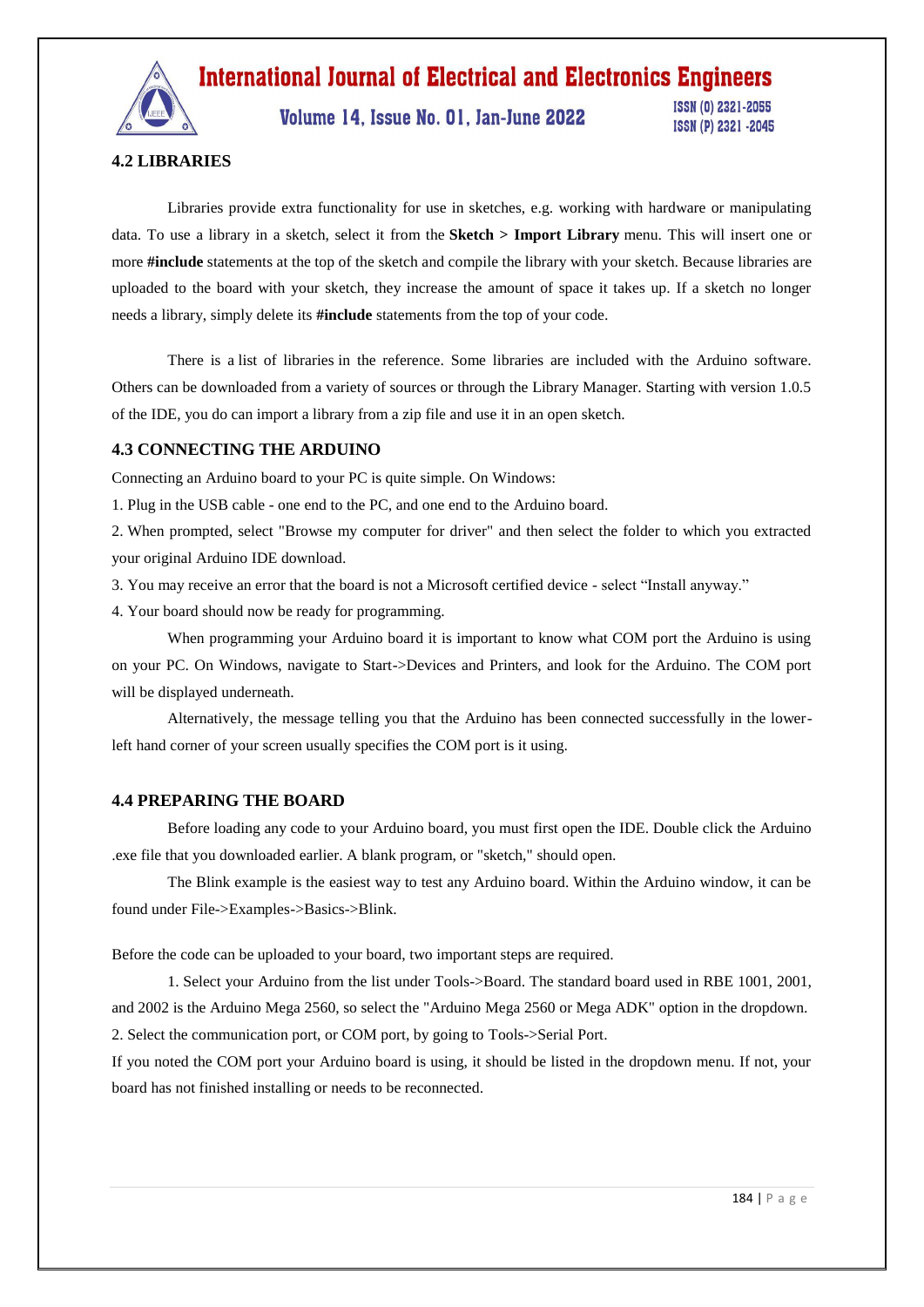

Volume 14, Issue No. 01, Jan-June 2022

**ISSN (0) 2321-2055** ISSN (P) 2321 -2045

#### **4.5 LOADING CODE**

The upper left of the Arduino window has two buttons: A checkmark to Verify your code, and a rightfacing arrow to Upload it. Press the right arrow button to compile and upload the Blink example to your Arduino board.

The black bar at the bottom of the Arduino window is reserved for messages indicating the success or failure of code uploading. A "Completed Successfully" message should appear once the code is done uploading to your board. If an error message appears instead, check that you selected the correct board and COM port in the Tools menu, and check your physical connections.

If uploaded successfully, the LED on your board should blink on/off once every second. Most Arduino boards have an LED prewired to pin 13.

Ihttps://forms.gle/3Q143c3nx9vyMbW79t is very important that you do not use pins 0 or 1 while loading code. It is recommended that you do not use those pins ever.

Arduino code is loaded over a serial port to the controller. Older models use an [FTDI](http://www.ftdichip.com/) chip which deals with all the USB specifics. Newer models have either a small AVR that mimics the FTDI chip or a built-in USB-to-serial port on the AVR micro-controller itself.

#### **4.6 PRODUCT MODULES**

The Proteus Design Suite is a Windows application for [schematic capture,](https://en.wikipedia.org/wiki/Schematic_capture) [simulation,](https://en.wikipedia.org/wiki/Computer_simulation) and PCB [\(Printed Circuit Board\)](https://en.wikipedia.org/wiki/Printed_Circuit_Board) layout design. It can be purchased in many configurations, depending on the size of designs being produced and the requirements for microcontroller simulation. All PCB Design products include an auto-router and basic mixed mode SPICE simulation capabilities.

#### **4.6.1 Schematic Capture**

Schematic capture in the Proteus Design Suite is used for both the simulation of designs and as the design phase of a PCB layout project. It is therefore a core component and is included with all product configurations.

#### **4.6.2 Microcontroller Simulation**

The micro-controller simulation in Proteus works by applying either a hex file or a debug file to the microcontroller part on the schematic. It is then co-simulated along with any analog and digital electronics connected to it. This enables its use in a broad spectrum of project prototyping in areas such as motor control, temperature control and user interface design.<sup>[\[6\]](https://en.wikipedia.org/wiki/Proteus_Design_Suite#cite_note-uidesign-6)</sup> It also finds use in the general hobbyist community and, since no hardware is required, is convenient to use as a training or teaching tool. Support is available for co-simulation of:

- [Microchip Technologies](https://en.wikipedia.org/wiki/Microchip_Technology) PIC10, PIC12, PIC16, PIC18, PIC24, dsPIC33 Microcontrollers.
- [Atmel](https://en.wikipedia.org/wiki/Atmel) AVR (and [Arduino\)](https://en.wikipedia.org/wiki/Arduino), 8051 and [ARM Cortex-M3](https://en.wikipedia.org/wiki/ARM_Cortex-M#Cortex-M3) Microcontrollers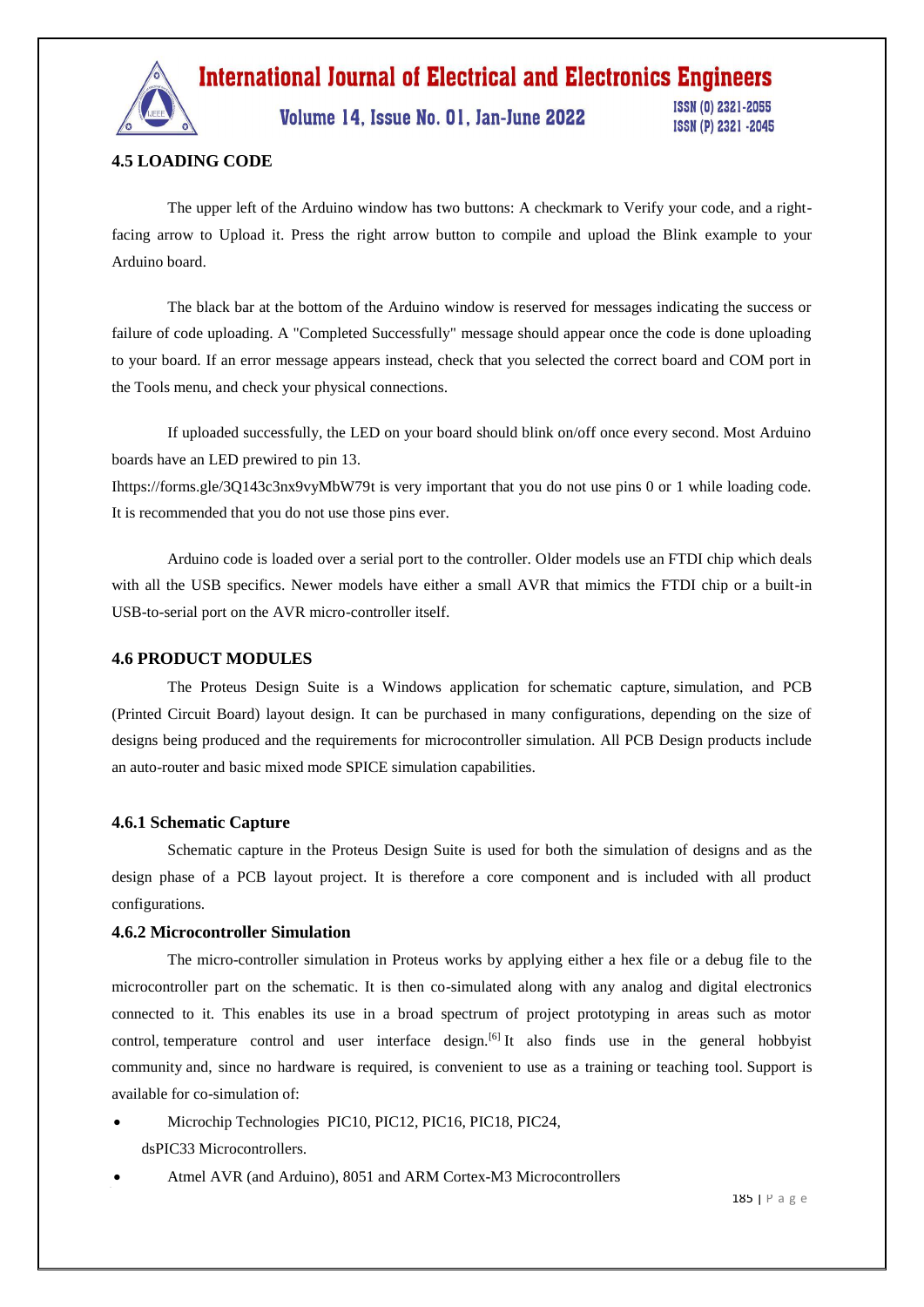

Volume 14, Issue No. 01, Jan-June 2022

**ISSN (0) 2321-2055** ISSN (P) 2321 -2045

- [NXP](https://en.wikipedia.org/wiki/NXP_Semiconductors) 8051, ARM7, [ARM Cortex-M0](https://en.wikipedia.org/wiki/ARM_Cortex-M#Cortex-M0) and ARM Cortex-M3 Microcontrollers.
- [Texas Instruments](https://en.wikipedia.org/wiki/Texas_Instruments) MSP430, PICCOLO DSP and ARM Cortex-M3 Microcontrollers.
- Parallax Basic Stamp, Freescale HC11, 8086 Microcontrollers.

#### **PCB Design**

The PCB Layout module is automatically given connectivity information in the form of a [netlist](https://en.wikipedia.org/wiki/Netlist) from the schematic capture module. It applies this information, together with the user specified [design rules](https://en.wikipedia.org/wiki/Design_rule_checking) and various design automation tools, to assist with error free board design. PCB's of up to 16 copper layers can be produced with design size limited by product configuration.

#### **4.7 PROTEUS SIMULATIONS**

Proteus's simulation feature. Many of the components in Proteus can be simulated. There are two options for simulating: Run simulator and advance frame by frame. The "Run simulator" option simulates the circuit in a normal speed (If the circuit is not heavy). "Advance frame by frame" option advances to next frame and waits till you click this button for the next time. This can be useful for debugging digital circuits. You can also simulate microcontrollers. The microcontrollers which can be simulated include PIC24, dsPIC33, 8051, Arduino, ARM7 based microcontrollers. You can download the compilers for Proteus or use different compiler and dump the hex files in the microcontroller in Proteus. You can even interact in real-time with the simulation using switches, resistors, LDRs, etc. There are even virtual voltmeter, ammeter, oscilloscope, logic analyzer,etc.

#### **5.1 POWER SUPPLY CIRCUIT**

Power supply is a reference to a source of electrical power. A device or system that supplies electrical or other types of energy to an output load or group of loads is called a power supply unit or PSU. The term is most commonly applied to electrical energy supplies, less often to mechanical ones, and rarely to others.

Power supplies for electronic devices can be broadly divided into linear and switching power supplies. The linear supply is a relatively simple design that becomes increasingly bulky and heavy for high current devices; voltage regulation in a linear supply can result in low efficiency. A switched-mode supply of the same rating as a linear supply will be smaller, is usually more efficient, but will be more complex.

#### **5.2 LINEAR POWER SUPPLY**

An AC powered linear power supply usually uses a transformer to convert the voltage from the wall outlet (mains) to a different, usually a lower voltage. If it is used to produce DC, a rectifier is used. A capacitor is used to smooth the pulsating current from the rectifier. Some small periodic deviations from smooth direct current will remain, which is known as ripple. These pulsations occur at a frequency related to the AC power frequency (for example, a multiple of 50 or 60 Hz).

#### **5.3 TRANSFORMER**

Transformers convert AC electricity from one voltage to another with little loss of power. Transformers work only with AC and this is one of the reasons why mains electricity is AC.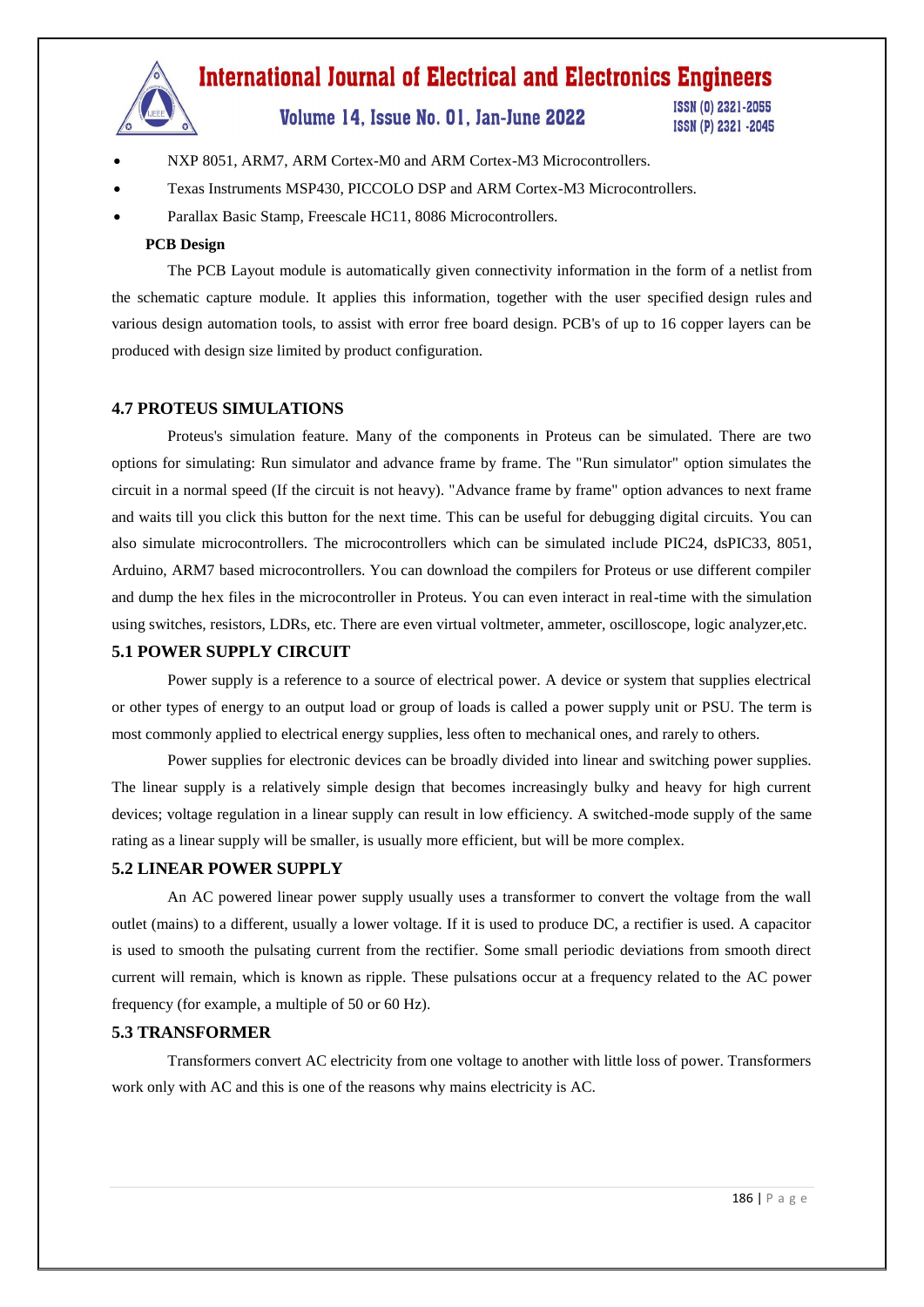

Volume 14, Issue No. 01, Jan-June 2022

**ISSN (0) 2321-2055** ISSN (P) 2321 -2045



**Figure 5.1 Transformer**

Step-up transformers increase voltage, step-down transformers reduce voltage. Most power supplies use a step-down transformer to reduce the dangerously high mains voltage (230V in UK) to a safer low voltage.

The input coil is called the primary and the output coil is called the secondary. There is no electrical connection between the two coils; instead they are linked by an alternating magnetic field created in the softiron core of the transformer. The two lines in the middle of the circuit symbol represent the core.

Transformers waste very little power so the power out is (almost) equal to the power in. Note that as voltage is stepped down current is stepped up.

The ratio of the number of turns on each coil, called the turn's ratio, determines the ratio of the voltages. A step-down transformer has a large number of turns on its primary (input) coil which is connected to the high voltage mains supply, and a small number of turns on its secondary (output) coil to give a low output voltage.

#### **5.4 BRIDGE RECTIFIER**

A bridge rectifier can be made using four individual diodes, but it is also available in special packages containing the four diodes required. It is called a full-wave rectifier because it uses the entire AC wave (both positive and negative sections). 1.4V is used up in the bridge rectifier because each diode uses 0.7V when conducting and there are always two diodes conducting, as shown in the diagram below. Bridge rectifiers are rated by the maximum current they can pass and the maximum reverse voltage they can withstand (this must be at least three times the supply RMS voltage so the rectifier can withstand the peak voltages). Please see the DIODES page for more details, including pictures of bridge rectifiers.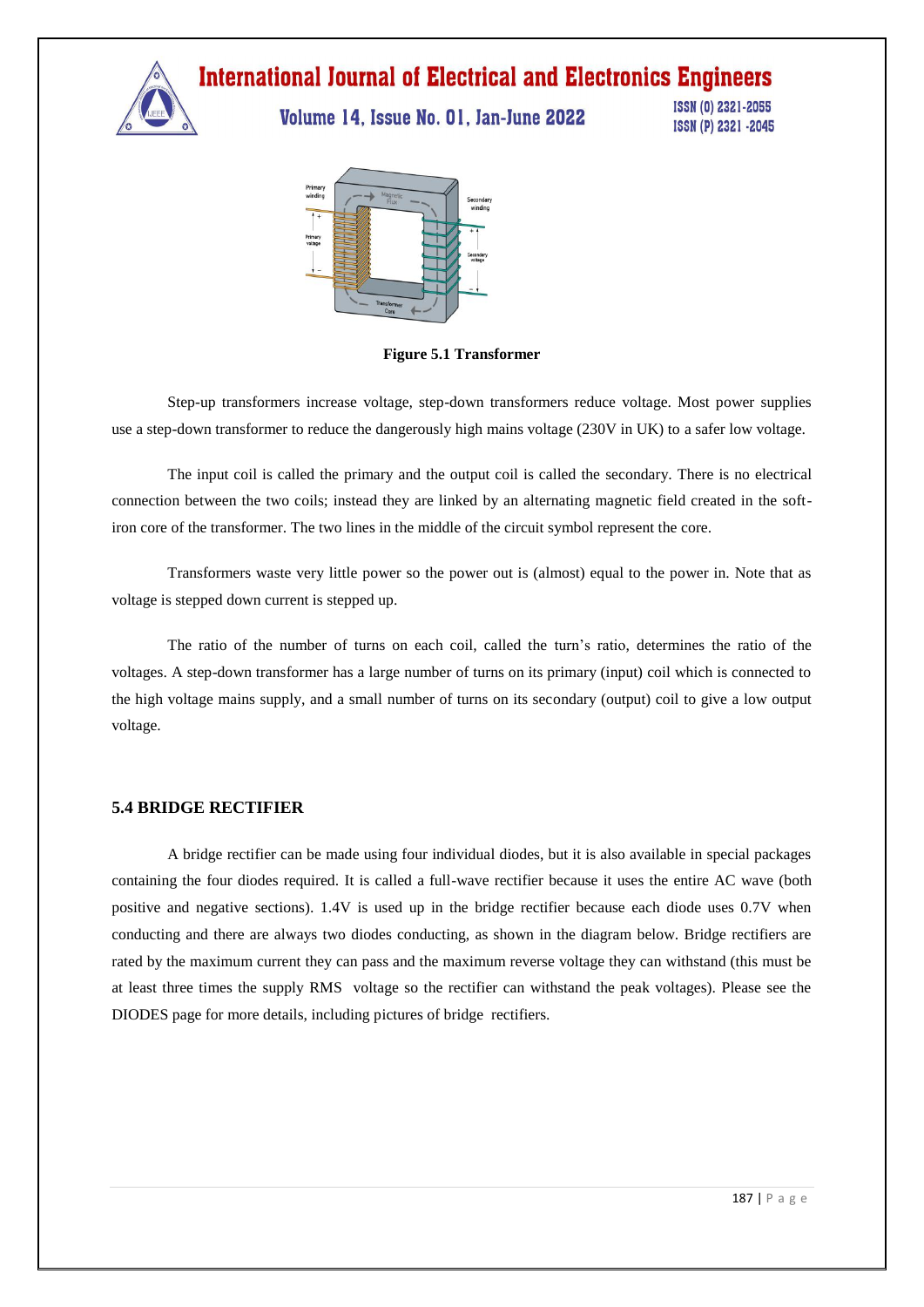

Smoothing is performed by a large value electrolytic capacitor connected across the DC supply to act as a reservoir, supplying current to the output when the varying DC voltage from the rectifier is falling. The diagram shows the unsmoothed varying DC (dotted line) and the smoothed DC (solid line). The capacitor charges quickly near the peak of the varying DC, and then discharges as it supplies current to the output.



**Figure 5.3 Smoothing**

Note that smoothing significantly increases the average DC voltage to almost the peak value ( $1.4 \times$ [RMS](http://www.kpsec.freeuk.com/acdc.htm#rms) value). For example 6V RMS AC is rectified to full wave DC of about 4.6V RMS (1.4V is lost in the bridge rectifier), with smoothing this increases to almost the peak value giving  $1.4 \times 4.6 = 6.4$ V smooth DC.

Smoothing is not perfect due to the capacitor voltage falling a little as it discharges, giving a small ripple voltage. For many circuits a ripple which is 10% of the supply voltage is satisfactory and the equation below gives the required value for the smoothing capacitor. A larger capacitor will give fewer ripples. The capacitor value must be doubled when smoothing half-wave DC.

Smoothing Capacitor for 10% ripple, C=5\*10/vs.\*f

 $C =$  smoothing capacitance in farads  $(F)$ 

 $Io =$  output current from the supply in amps  $(A)$ 

 $Vs =$  supply voltage in volts (V), this is the peak value of the unsmoothed DC

 $f$  = frequency of the AC supply in hertz (Hz), 50Hz in the UK.



**Figure 5.4 power supply circuit**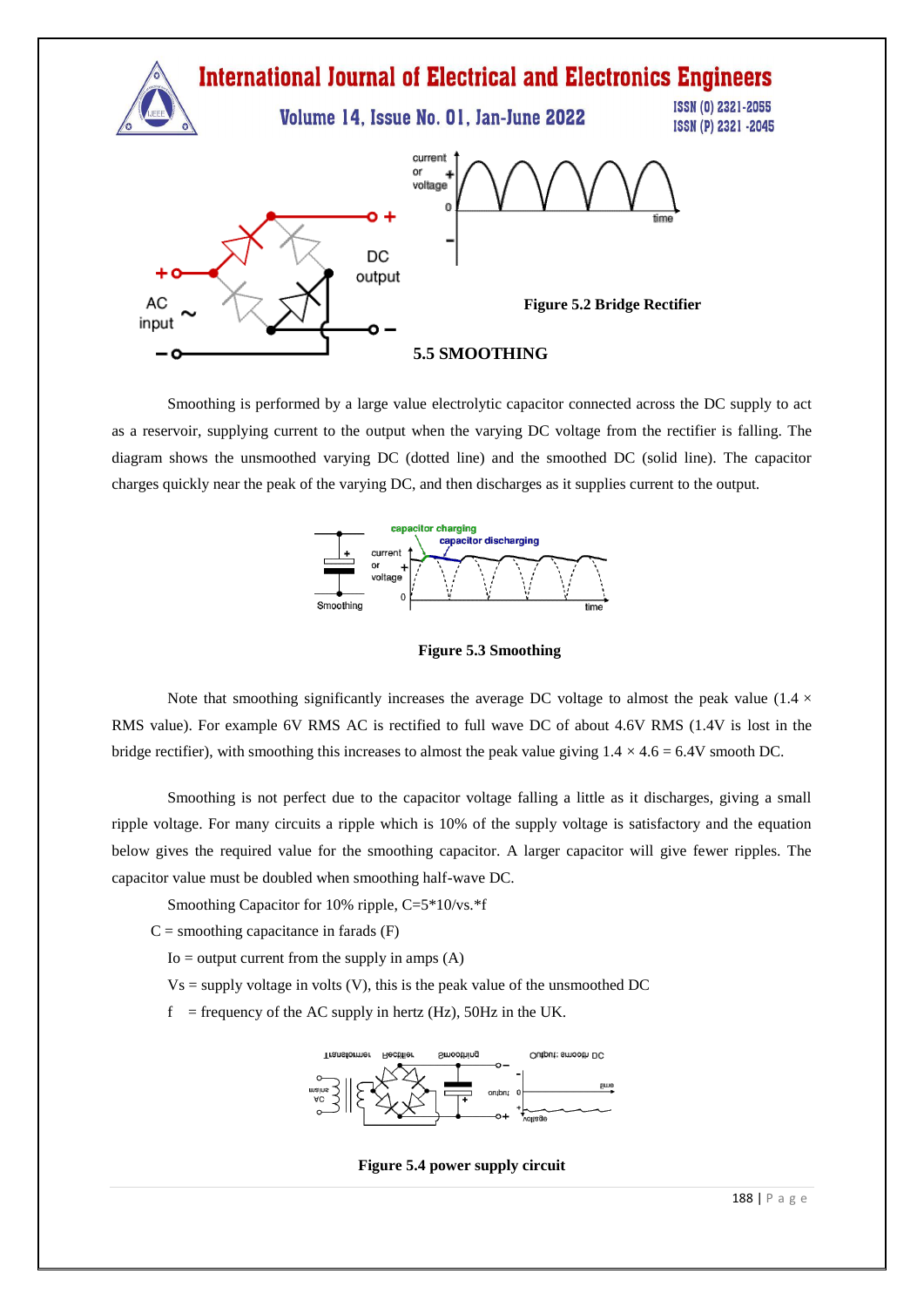

Volume 14, Issue No. 01, Jan-June 2022

ISSN (0) 2321-2055 ISSN (P) 2321 -2045

The smooth DC output has a small ripple. It is suitable for most electronic circuits.

#### **5.6 REGULATOR**

Voltage regulator ICs are available with fixed (typically 5, 12 and 15V) or variable output voltages. They are also rated by the maximum current they can pass. Negative voltage regulators are available, mainly for use in dual supplies. Most regulators include some automatic protection from excessive current ('overload protection') and overheating ('thermal protection').

The LM78XX series of three terminal regulators is available with several fixed output voltages making them useful in a wide range of applications. One of these is local on card regulation, eliminating the distribution problems associated with single point regulation. The voltages available allow these regulators to be used in logic systems, instrumentation, Hi-Fi, and other solid state electronic equipment. Although designed primarily as fixed voltage regulators these devices can be used with external components to obtain adjustable voltages and current.

Many of the fixed voltage regulator ICs has 3 leads and look like power transistors, such as the 7805 +5V 1A regulator shown on the right. They include a hole for attaching a [heat sink](http://www.kpsec.freeuk.com/components/heatsink.htm) if necessary.

- 1. Positive regulator
	- 1. input pin
	- 2. ground pin
	- 3. output pin
- 2. Negative regulator
	- 1. ground pin
	- 2. input pin
	- 3. output pin



#### **Figure 5.5 Regulator**



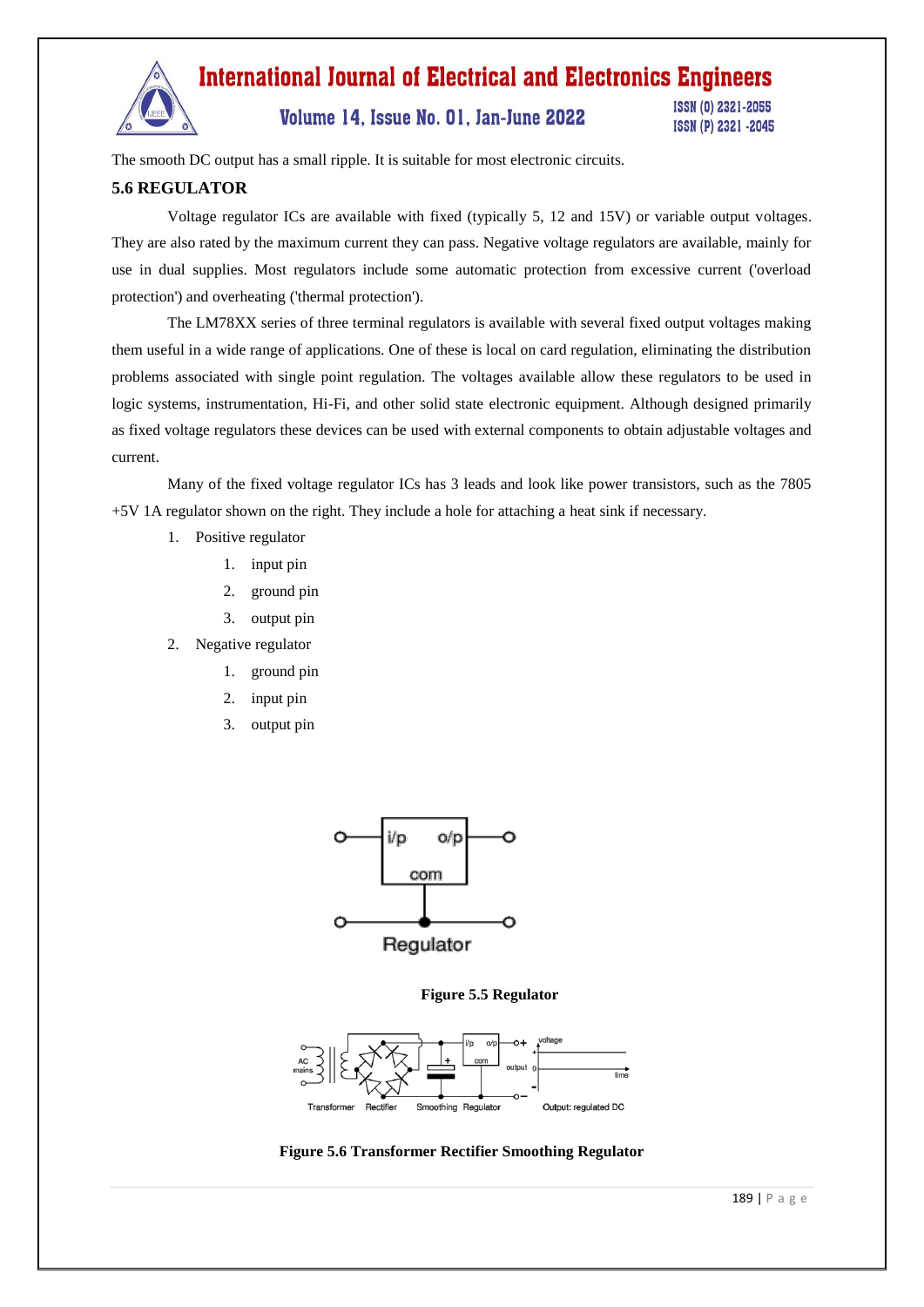

Volume 14, Issue No. 01, Jan-June 2022

**ISSN (0) 2321-2055** ISSN (P) 2321 -2045

The regulated DC output is very smooth with no ripple. It is suitable for all electronic circuits.

#### **5.7 ARDUINO UNO**

The Arduino UNO is an open-source microcontroller board based on the [Microchip](https://en.wikipedia.org/wiki/Microchip_Technology) [ATmega328P](https://en.wikipedia.org/wiki/ATmega328P) microcontroller developed by [Arduino.cc.](https://en.wikipedia.org/wiki/Arduino) The board is equipped with sets of digital and analog input/output (I/O) pins that may be interfaced to various expansion boards (shields) and other circuits. The board has 14 Digital pins, 6 Analog pins, and programmable with the [Arduino IDE](https://en.wikipedia.org/wiki/Arduino#Software) (Integrated Development Environment) via a type B USB cable. It can be powered by a USB cable or by an external 9 volt battery, though it accepts voltages between 7 and 20 volts. It is also similar to the Arduino Nano and Leonardo. The hardware reference design is distributed under a [Creative Commons](https://en.wikipedia.org/wiki/Creative_Commons) Attribution Share-Alike 2.5 license and is available on the Arduino website. Layout and production files for some versions of the hardware are also available. "Uno" means one in Italian and was chosen to mark the release of Arduino Software (IDE) 1.0. The Uno board and version 1.0 of Arduino Software (IDE) were the reference versions of Arduino, now evolved to newer releases. The Uno board is the first in a series of USB Arduino boards, and the reference model for the Arduino platform. The ATmega328 on the Arduino Uno comes preprogrammed with a boot loader that allows uploading new code to it without the use of an external hardware programmer. It communicates using the original STK500 protocol. The Uno also differs from all preceding boards in that it does not use the FTDI USB-to-serial driver chip. Instead, it uses the Atmega16U2 (Atmega8U2 up to version R2) programmed as a USB-to-serial converter

The Arduino project started at the [Interaction Design Institute Ivrea](https://en.wikipedia.org/wiki/Interaction_Design_Institute_Ivrea) (IDII) in [Ivrea,](https://en.wikipedia.org/wiki/Ivrea) Italy. At that time, the students used a [BASIC Stamp](https://en.wikipedia.org/wiki/BASIC_Stamp) microcontroller at a cost of \$100, a considerable expense for many students. In 2003 Hernando Barragán created the development platform [Wiring](https://en.wikipedia.org/wiki/Wiring_(development_platform)) as a Master's thesis project at IDII, under the supervision of Massimo Banzi and Casey Reas, who are known for work on the [Processing](https://en.wikipedia.org/wiki/Processing_(programming_language)) language. The project goal was to create simple, low-cost tools for creating digital projects by non-engineers. The Wiring platform consisted of a [printed circuit board](https://en.wikipedia.org/wiki/Printed_circuit_board) (PCB) with an [ATmega1](https://en.wikipedia.org/wiki/ATmega)68 microcontroller, an IDE based on Processing and library functions to easily program the microcontroller. In 2003, Massimo Banzi, with David Mellis, another IDII student, and David Cuartielles, added support for the cheaper ATmega8 microcontroller to Wiring. But instead of continuing the work on Wiring, they [forked](https://en.wikipedia.org/wiki/Fork_(software_development)) the project and renamed it Arduino. Early [arduino](https://en.wikipedia.org/wiki/Arduino) boards used the FTDI USB-to-serial driver chip and an [ATmega1](https://en.wikipedia.org/wiki/ATmega)68. The Uno differed from all preceding boards by featuring the ATmega328P microcontroller and an ATmega16U2 (Atmega8U2 up to version R2) programmed as a USB-to-serial converter.

#### **5.8 SPECIFICATION**

- [Microcontroller:](https://en.wikipedia.org/wiki/Microcontroller) [Microchip](https://en.wikipedia.org/wiki/Microchip_Technology) [ATmega328P](https://en.wikipedia.org/wiki/ATmega328P)
- Operating Voltage: 5 Volt
- $\triangleright$  Input Voltage: 7 to 20 Volts
- $\triangleright$  Digital I/O Pins: 14 (of which 6 provide PWM output)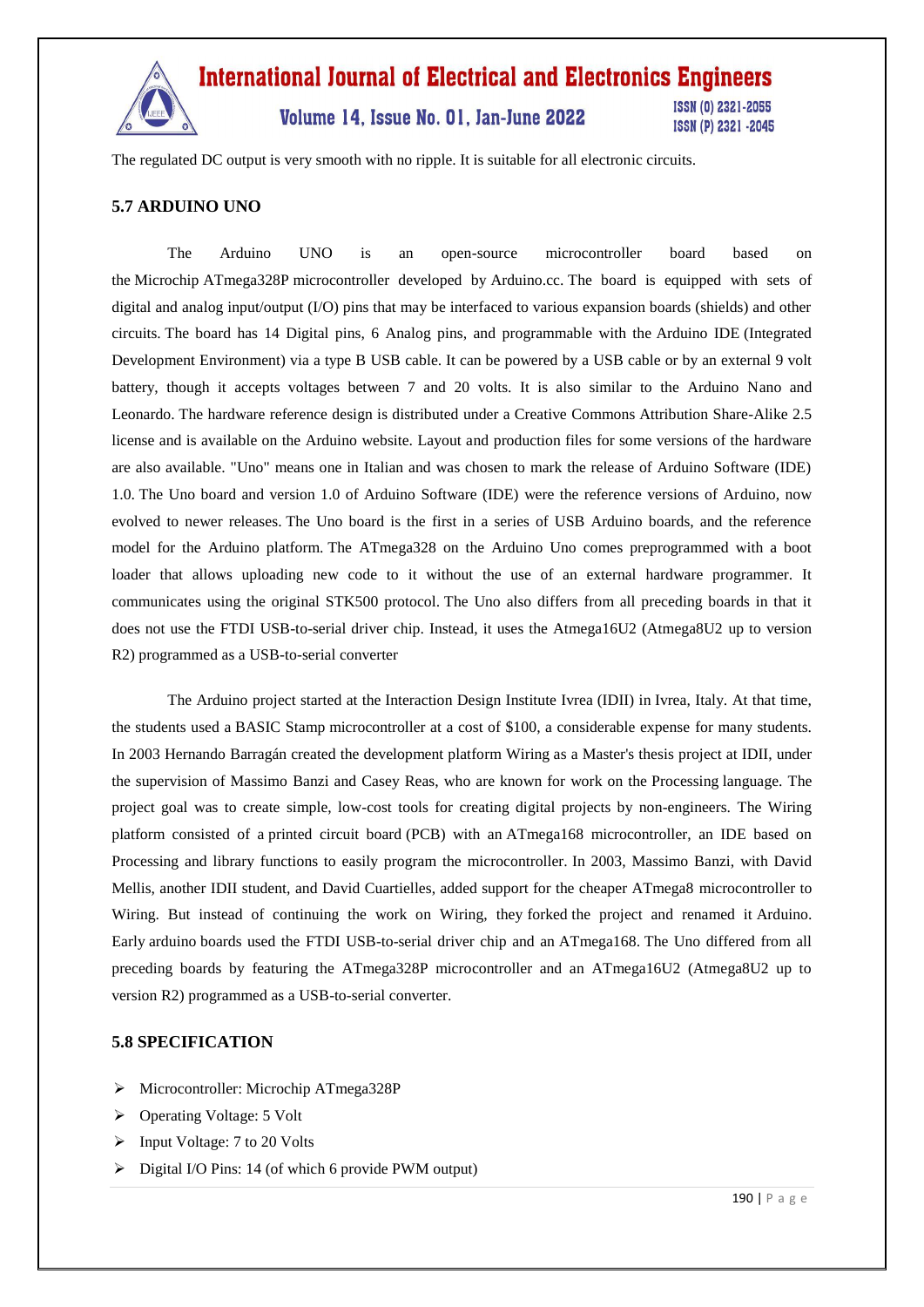

Volume 14, Issue No. 01, Jan-June 2022

**ISSN (0) 2321-2055** ISSN (P) 2321 -2045

- Analog Input Pins: 6
- DC Current per I/O Pin: 20 mA
- DC Current for 3.3V Pin: 50 mA
- [Flash Memory:](https://en.wikipedia.org/wiki/Flash_Memory) 32 KB of which 0.5 KB used by [boot loader](https://en.wikipedia.org/wiki/Booting#BOOT-LOADER)
- $\triangleright$  [SRAM:](https://en.wikipedia.org/wiki/Static_random-access_memory) 2 KB
- [EEPROM:](https://en.wikipedia.org/wiki/EEPROM) 1 KB
- Clock Speed: 16 MHz
- Length: 68.6 mm
- Width: 53.4 mm
- Weight: 25 g

#### **5.9 ARDUINO/GENUINO**

The Arduino/Genuino Uno has a number of facilities for communicating with a computer, another Arduino/Genuino board, or other microcontrollers. The ATmega328 provides UART TTL (5V) serial communication, which is available on digital pins 0 (RX) and 1 (TX). An ATmega16U2 on the board channels this serial communication over USB and appears as a virtual com port to software on the computer. The 16U2 firmware uses the standard USB COM drivers, and no external driver is needed. However, on Windows, a .inf file is required. The Arduino Software (IDE) includes a serial monitor which allows simple textual data to be sent to and from the board. The RX and TX LEDs on the board will flash when data is being transmitted via the USB-to-serial chip and USB connection to the computer (but not for serial communication on pins 0 and 1). A Software Serial library allows serial communication on any of the Uno's digital pins.





### **5.10 PINS GENERAL PIN FUNCTIONS**

- LED: There is a built-in LED driven by digital pin 13. When the pin is HIGH value, the LED is on, when the pin is LOW, it's off.
- **VIN**: The input voltage to the Arduino/Genuino board when it's using an external power source (as opposed to 5 volts from the USB connection or other regulated power source). You can supply voltage through this pin, or, if supplying voltage via the power jack, access it through this pin.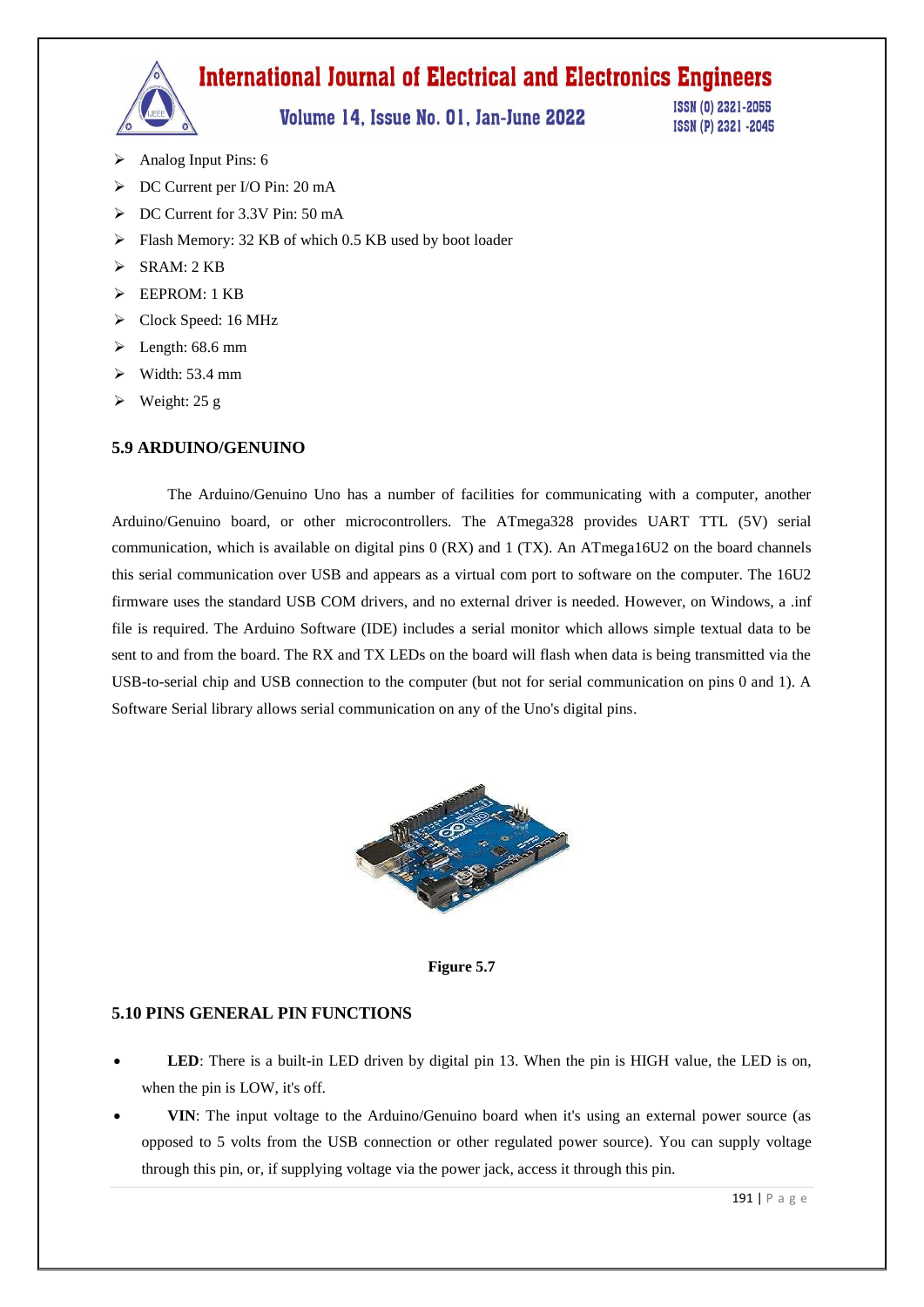

### Volume 14, Issue No. 01, Jan-June 2022

**ISSN (0) 2321-2055** ISSN (P) 2321 -2045

- **5V**: This pin outputs a regulated 5V from the regulator on the board. The board can be supplied with power either from the DC power jack (7 - 20V), the USB connector (5V), or the VIN pin of the board (7- 20V). Supplying voltage via the 5V or 3.3V pins bypasses the regulator, and can damage the board.
- **3V3**: A 3.3 volt supply generated by the on-board regulator. Maximum current draw is 50 mA.
- **GND**: Ground pins.
- **IOREF**: This pin on the Arduino/Genuino board provides the voltage reference with which the microcontroller operates. A properly configured shield can read the IOREF pin voltage and select the appropriate power source or enable voltage translators on the outputs to work with the 5V or 3.3V.
- **Reset**: Typically used to add a reset button to shields which block the one on the board.

### **5.11 SPECIAL PIN FUNCTIONS**

Each of the 14 digital pins and 6 Analog pins on the Uno can be used as an input or output, using pinMode (), digitalWrite(), and digitalRead() functions. They operate at 5 volts. Each pin can provide or receive 20 mA as recommended operating condition and has an internal pull-up resistor (disconnected by default) of 20- 50k ohm. A maximum of 40mA is the value that must not be exceeded on any I/O pin to avoid permanent damage to the microcontroller. The Uno has 6 analog inputs, labeled A0 through A5, each of which provide 10 bits of resolution (i.e. 1024 different values). By default they measure from ground to 5 volts, though is it possible to change the upper end of their range using the AREF pin and the analogReference() function. In addition, some pins have specialized functions:

- **Serial** / [UART:](https://en.wikipedia.org/wiki/UART) pins 0 (RX) and 1 (TX). Used to receive (RX) and transmit (TX) TTL serial data. These pins are connected to the corresponding pins of the ATmega8U2 USB-to-TTL Serial chip.
- **External Interrupts**: pins 2 and 3. These pins can be configured to trigger an interrupt on a low value, a rising or falling edge, or a change in value.
- **PWM** (**P**ulse **W**idth **M**odulation): 3, 5, 6, 9, 10, and 11 Can provide 8-bit PWM output with the analogWrite () function.
- **SPI** (**S**erial **P**eripheral **I**nterface): 10 (SS), 11 (MOSI), 12 (MISO), 13 (SCK). These pins support SPI communication using the SPI library.
- **TWI** (**T**wo **W**ire **I**nterface) / [I²C:](https://en.wikipedia.org/wiki/I%C2%B2C) A4 or SDA pin and A5 or SCL pin. Support TWI communication using the Wire library.
- **AREF** (**A**nalog **REF**erence): Reference voltage for the analog inputs.

### **5.12 LIQUID CRYSTAL DISPLAY**

A liquid crystal display (LCD) is a flat panel display, electronic visual display, or video display that uses the light modulating properties of liquid crystals. Liquid crystals do not emit light directly. LCDs are available to display arbitrary images (as in a general-purpose computer display) or fixed images which can be displayed or hidden, such as preset words, digits, and 7-segment displays as in a digital clock. They use the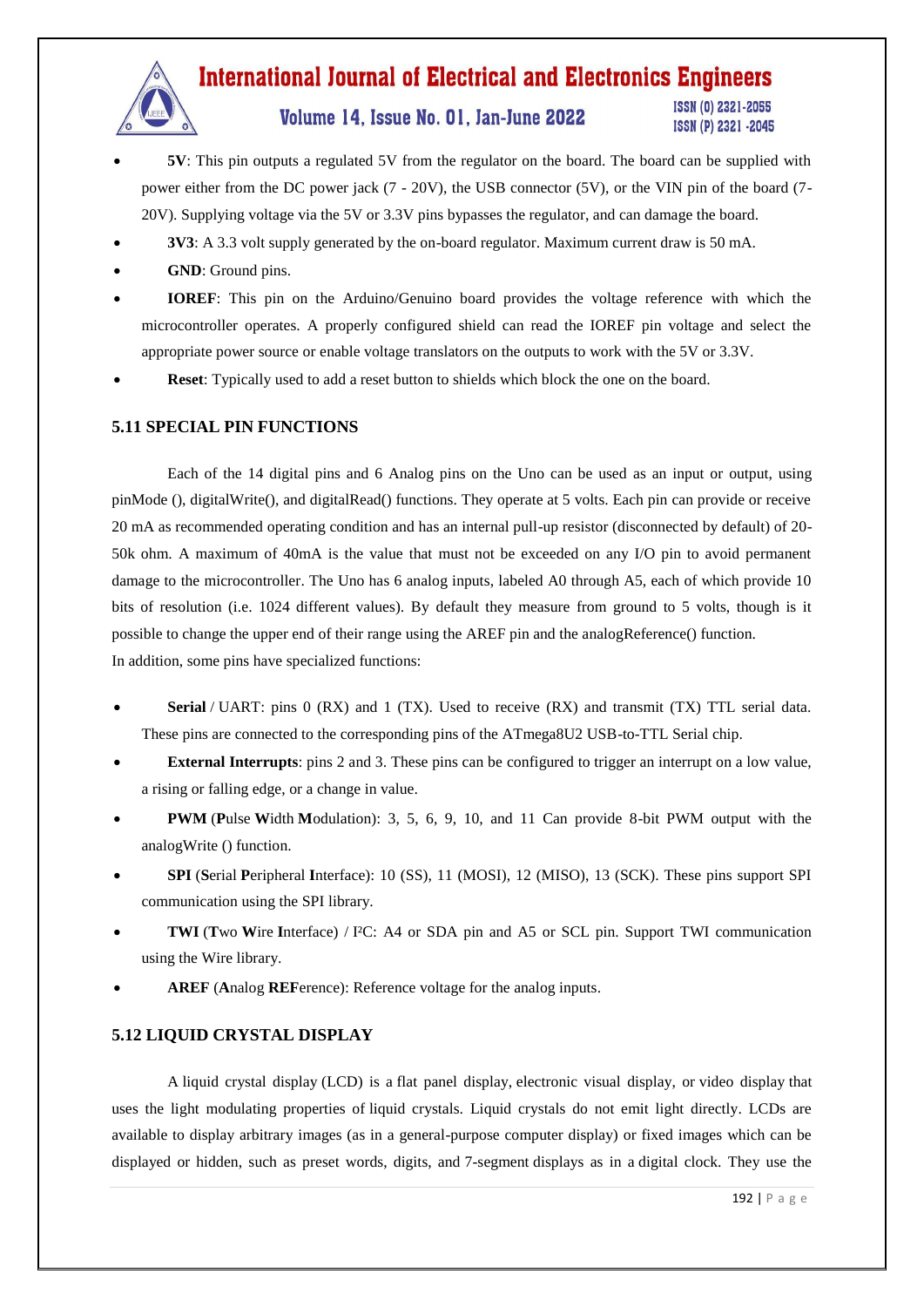

### Volume 14, Issue No. 01, Jan-June 2022

**ISSN (0) 2321-2055** ISSN (P) 2321 -2045

same basic technology, except that arbitrary images are made up of a large number of small pixels, while other displays have larger elements. An LCD is a small low cost display. It is easy to interface with a micro-controller because of an embedded controller (the black blob on the back of the board). This controller is standard across many displays (HD 44780) which means many micro-controllers (including the Arduino) have libraries that make displaying messages as easy as a single line of code.



#### **Figure 5.8 LCD display unit**

LCDs are used in a wide range of applications including computer monitors, televisions, instrument panels, aircraft cockpit displays, and signage. They are common in consumer devices such as video players, gaming devices, clocks, watches, calculators, and telephones, and have replaced cathode ray tube (CRT) displays in most applications. They are available in a wider range of screen sizes than CRT and plasma displays, and since they do not use phosphors, they do not suffer image burn-in. LCDs are, however, susceptible to image persistence.

#### **5.13 MLX90614 TEMPERATURE SENSOR**

The MLX90614 is a Contactless Infrared (IR) Digital Temperature Sensor that can be used to measure the temperature of a particular object ranging from -70° C to 382.2°C. The sensor uses IR rays to measure the temperature of the object without any physical contact and communicates to the microcontroller using the I2C protocol.

The key feature of MLX90614 is that it is a contactless IR temperature sensor with high accuracy. So it can be used in industries to measure the temperature of moving objects like a rotating motor shaft. Due to its high accuracy and precision, it is also used in a wide range of commercial, health care, and household applications like room temperature monitoring, body temperature measurement, etc.



**Figure 5.9 MLX90614 Temperature Sensor**

The MLX90614 Temperature sensor is manufactured by a company called Melexis. The sensor is factory calibrated and hence it acts like a plug and play sensor module for speeding up development processes.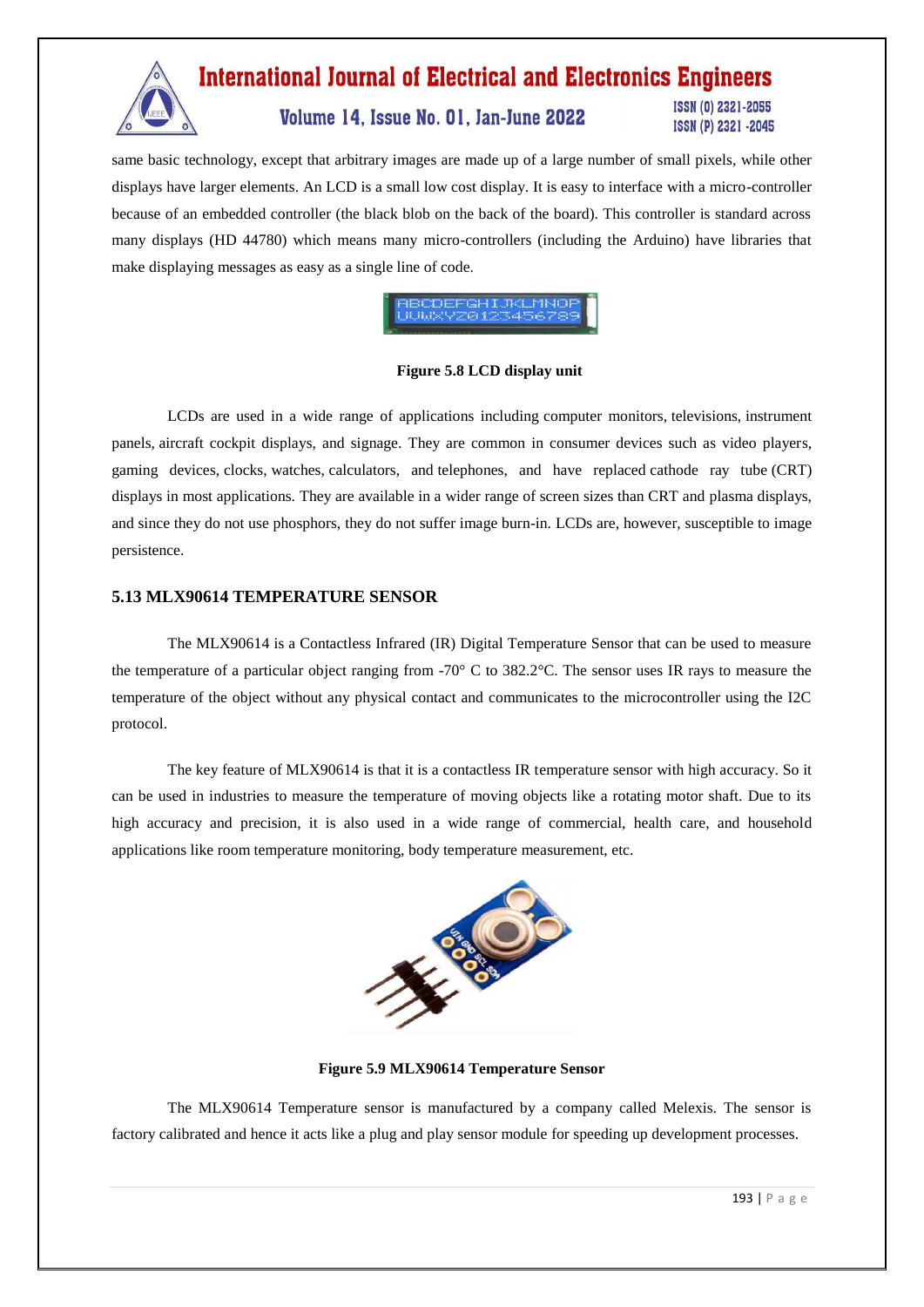

### Volume 14, Issue No. 01, Jan-June 2022

**ISSN (0) 2321-2055** ISSN (P) 2321 -2045

The MLX90614 consists of two devices embedded as a single sensor, one device acts as a sensing unit and the other device acts as a processing unit. The sensing unit an Infrared Thermopile Detector called MLX81101 which senses the temperature and the processing unit is a Single Conditioning ASSP called MLX90302 which converts the signal from the sensor to digital value and communicates using I2C protocol. The MLX90302 has a low noise amplifier, 17-bit ADC and a powerful DSP which helps the sensor to have high accuracy and resolution.

The sensor requires no external components and can be directly interfaced with a microcontroller like Arduino. As you can see above the power pins (Vdd and Gnd) can be directly used to power the sensor, typically 5V can be used, but there are other versions of this sensor which can operate on 3.3V and 7V as well. The capacitor C1 is optional and is used to filter noise and provide optimum EMC. The signal pins (SCL and SDA) for used for I2C communication and can be connected directly to microcontroller operating on 5V logic.

The sensor is also sold as a module as you can see in the pinout image. But the sensor module is very similar to the sensor itself and does not have any additional components other than the sensor itself.

#### **5.14 SPECIFICATION**

- Operating Voltage: 3.6V to 5V (available in 3V and 5V version)
- $\triangleright$  Supply Current: 1.5mA
- $\triangleright$  Object Temperature Range: -70 $\degree$  C to 382.2 $\degree$ C
- Ambient Temperature Range: -40 $\degree$  C to 125 $\degree$ C
- $\blacktriangleright$  Accuracy: 0.02 °C
- $\triangleright$  Field of View: 80 $^{\circ}$
- Distance between object and sensor: 2cm-5cm (approx.)

#### **5.15 SERVO MOTOR**

The servo motor is most commonly used for high technology devices in the industrial applications like automation technology. It is a self-contained electrical device that rotates parts of machine with high efficiency and great precision. Moreover the output shaft of this motor can be moved to a particular angle. Servo motors are mainly used in home electronics, toys, cars, airplanes and many more devices. Thus this blog discusses the definition, types, mechanism, principle, working, controlling, and lastly the applications of a servo machine.



**Figure 5.10 Servo Motor**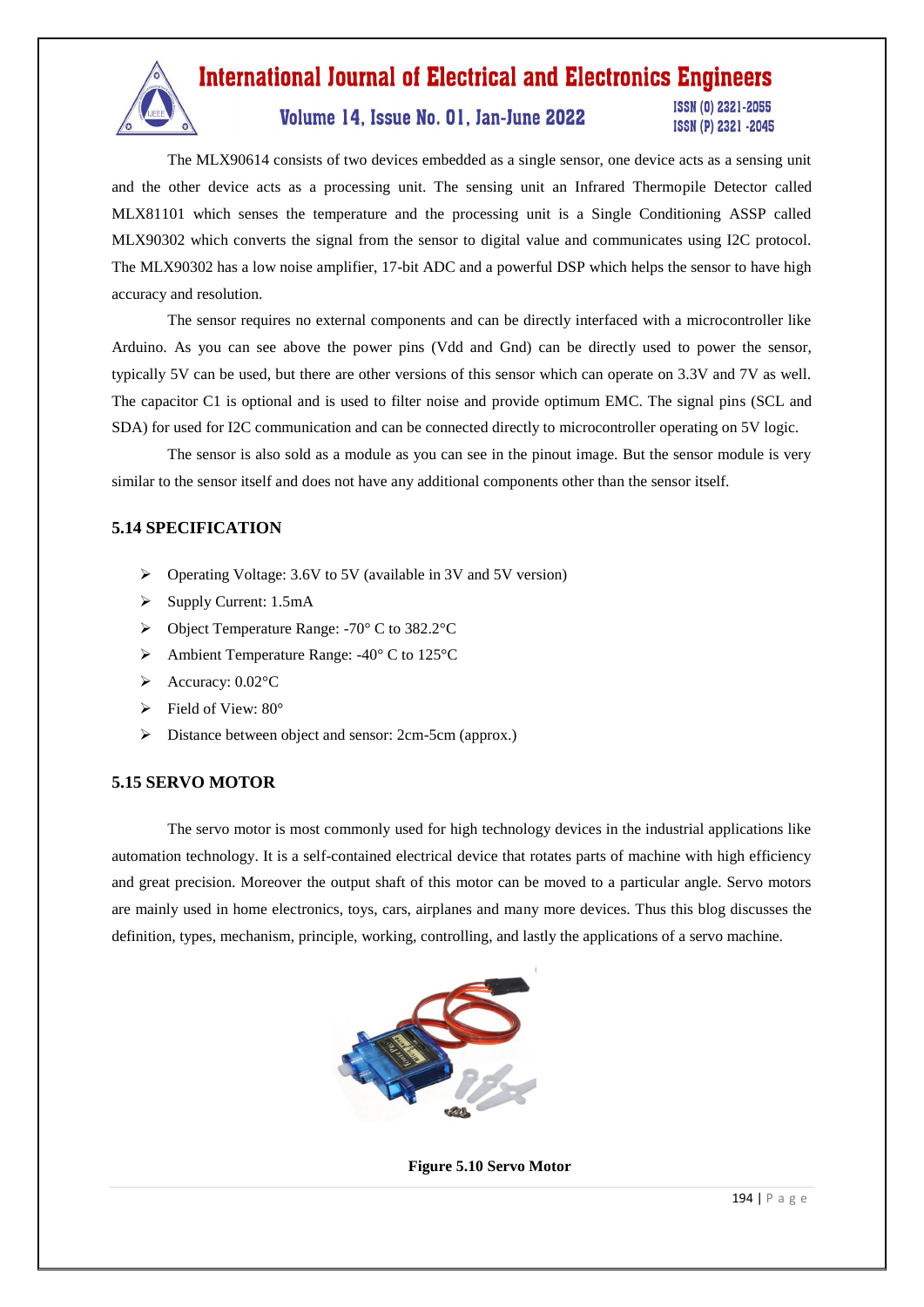

### Volume 14, Issue No. 01, Jan-June 2022

**ISSN (0) 2321-2055** ISSN (P) 2321 -2045

A servo motor is a rotary actuator or a motor that allows for a precise control in terms of the angular position, acceleration, and velocity. Basically it has certain capabilities that a regular motor does not have. Consequently it makes use of a regular motor and pairs it with a sensor for position feedback.

#### **5.16 BUZZER**

A buzzer or beeper is a signalling device, usually electronic, typically used in automobiles, household appliances such as a microwave oven, or game shows. It most commonly consists of a number of switches or sensors connected to a control unit that determines if and which button was pushed or a preset time has lapsed, and usually illuminates a light on the appropriate button or control panel, and sounds a warning in the form of a continuous or intermittent buzzing or beeping sound. Initially this device was based on an electromechanical system which was identical to an electric bell without the metal gong (which makes the ringing noise). Often these units were anchored to a wall or ceiling and used the ceiling or wall as a sounding board.



**Figure 5.11 Buzzer**

Another implementation with some AC-connected devices was to implement a circuit to make the AC current into a noise loud enough to drive a loudspeaker and hook this circuit up to a cheap 8-ohm speaker. Nowadays, it is more popular to use a ceramic-based piezoelectric sounder like a Sonalert which makes a highpitched tone. Usually these were hooked up to "driver" circuits which varied the pitch of the sound or pulsed the sound on and off. In game shows it is also known as a "lockout system," because when one person signals ("buzzes in"), all others are locked out from signalling. Several game shows have large buzzer buttons which are identified as "plungers". The word "buzzer" comes from the rasping noise that buzzers made when they were electromechanical devices, operated from stepped-down AC line voltage at 50 or 60 cycles. Other sounds commonly used to indicate that a button has been pressed are a ring or a beep.

#### **CONCLUSION**

According to the achieved results, the proposed solution is usable for its purpose under certain performance limitations (such as number of processed frames or measurements per second). Moreover, it relies on both open hardware and free software, being definite and desirable advantage for such systems. In future, it is planned to experiment with various deep learning and computer vision frameworks for object detection on Arduino in order to achieve higher frame rate. Moreover, we would like to extend this solution with environment sensing mechanisms for adaptive building air conditioning and ventilation airborne protection in order to reduce the spread of corona virus indoors especially during summer. Finally, the ultimate goal is to integrate the system presented in this paper with our framework for efficient resource planning during pandemic